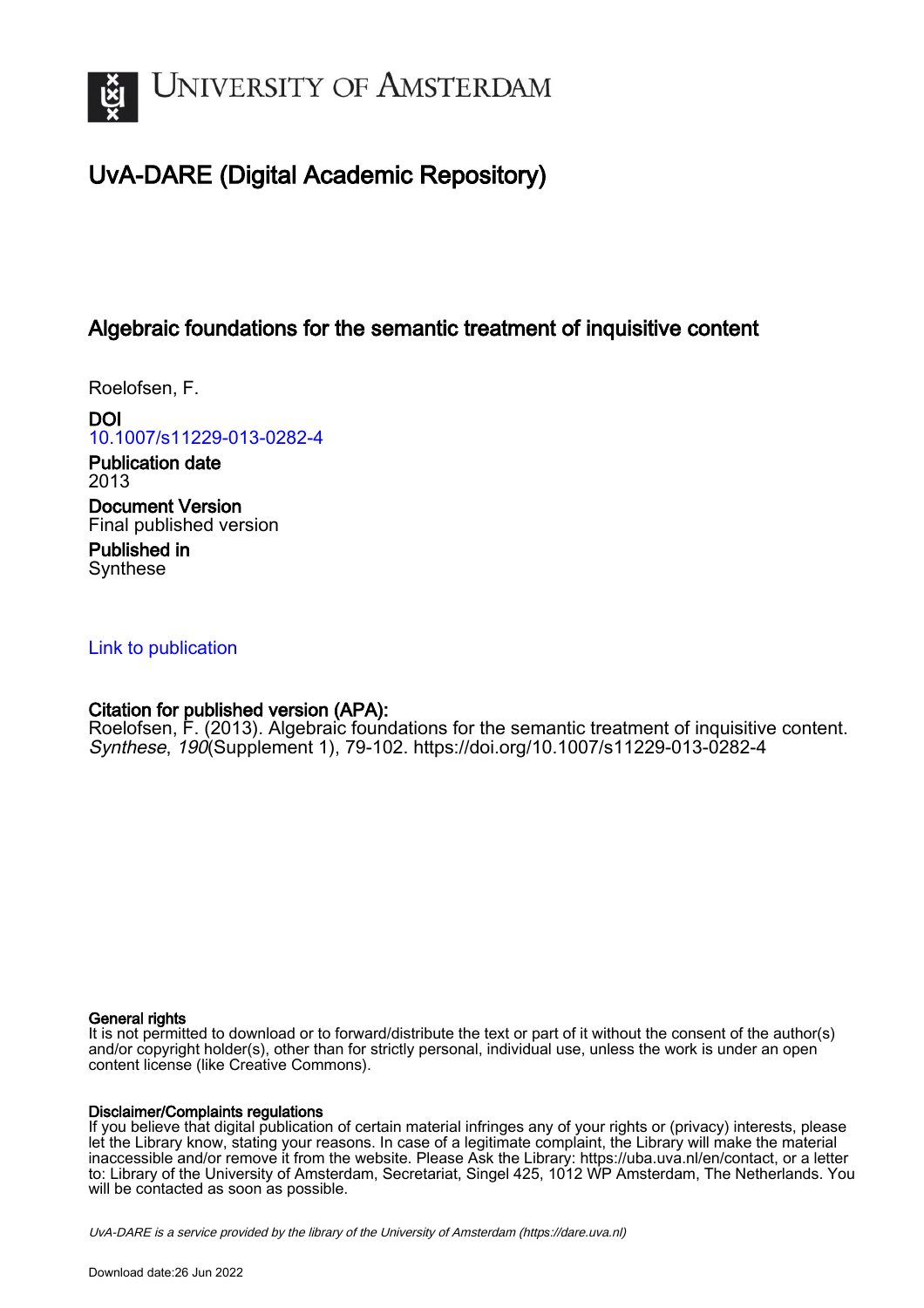# **Algebraic foundations for the semantic treatment of inquisitive content**

**Floris Roelofsen**

Received: 17 February 2012 / Accepted: 8 April 2013 / Published online: 25 April 2013 © The Author(s) 2013. This article is published with open access at Springerlink.com

**Abstract** In classical logic, the proposition expressed by a sentence is construed as a set of possible worlds, capturing the informative content of the sentence. However, sentences in natural language are not only used to *provide* information, but also to *request* information. Thus, natural language semantics requires a logical framework whose notion of meaning does not only embody informative content, but also inquisitive content. This paper develops the algebraic foundations for such a framework. We argue that propositions, in order to embody both informative and inquisitive content in a satisfactory way, should be defined as non-empty, downward closed sets of possibilities, where each possibility in turn is a set of possible worlds. We define a natural entailment order over such propositions, capturing when one proposition is at least as informative and inquisitive as another, and we show that this entailment order gives rise to a complete Heyting algebra, with meet, join, and relative pseudo-complement operators. Just as in classical logic, these semantic operators are then associated with the logical constants in a first-order language. We explore the logical properties of the resulting system and discuss its significance for natural language semantics. We show that the system essentially coincides with the simplest and most well-understood existing implementation of *inquisitive semantics*, and that its treatment of disjunction and existentials also concurs with recent work in *alternative semantics*. Thus, our algebraic considerations do not lead to a wholly new treatment of the logical constants, but rather provide more solid foundations for some of the existing proposals.

**Keywords** Algebraic semantics · Inquisitive semantics · Alternative semantics

e-mail: floris.roelofsen@gmail.com

F. Roelofsen (⊠)

Institute for Logic, Language, and Computation, University of Amsterdam, Amsterdam, The Netherlands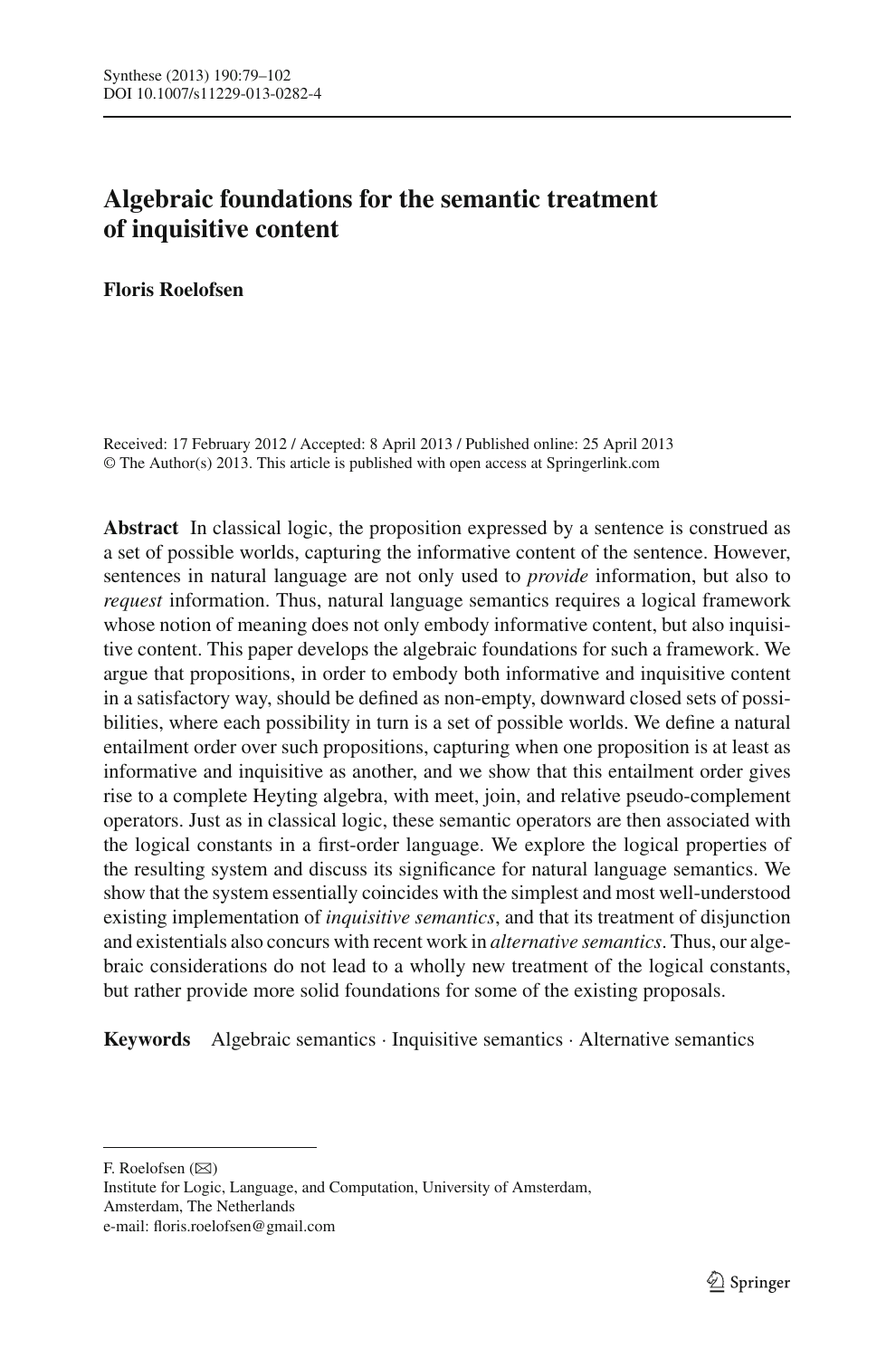#### **1 Introduction**

In classical logic, the proposition expressed by a sentence is construed as a set of possible worlds, embodying the informative content of the sentence. However, sentences in natural language are not only used to *provide* information, but also to *request* information. Thus, natural language semantics requires a logical framework whose notion of meaning embodies both informative and inquisitive content.

A natural starting point–rooted in the seminal work of [Hamblin](#page-24-0) [\(1973](#page-24-0)) and [Karttunen](#page-24-1) [\(1977\)](#page-24-1) on the semantics of questions, and further pursued in recent work on *inquisitive semantics* [\(Groenendijk and Roelofsen 2009](#page-24-2)[;](#page-24-3) [Ciardelli 2009;](#page-23-0) Ciardelli and Roelofsen [2011,](#page-24-3) among others)–is to construe the proposition expressed by a sentence  $\varphi$ ,  $[\varphi]$ , as a set of *possibilities*, where each possibility in turn is a set of possible worlds. In uttering  $\varphi$ , a speaker can then be taken to provide the information that the actual world is located in at least one of the possibilities in [ $\varphi$ ], i.e., in  $\bigcup[\varphi]$ , and at the same time she can be taken to request information from other conversational participants in order to locate the actual world inside a specific possibility in  $\lbrack \varphi \rbrack$ .

For instance, if  $\lbrack \varphi \rbrack = \lbrack \{w_1, w_2\}, \{w_1, w_3\} \rbrack$  $\lbrack \varphi \rbrack = \lbrack \{w_1, w_2\}, \{w_1, w_3\} \rbrack$  $\lbrack \varphi \rbrack = \lbrack \{w_1, w_2\}, \{w_1, w_3\} \rbrack$ , as depicted in Fig. 1, then in uttering  $\varphi$ , a speaker can be taken to provide the information that the actual world lies in  $\bigcup[\varphi] = \{w_1, w_2, w_3\}$ , and at the same time she can be taken to request enough information to establish that the actual world lies in  $\{w_1, w_2\}$  or to establish that it lies in  $\{w_1, w_3\}$ . Thus, propositions defined as sets of possibilities are able to capture both informative and inquisitive content.

As soon as we move from the classical notion of propositions as sets of possible worlds to the richer notion of propositions as sets of possibilities, two crucial questions arise. The first question is whether propositions should really be defined as *arbitrary* sets of possibilities, or whether we should adopt certain constraints on which sets of possibilities form suitable propositions and which don't. The above discussion indicates that sets of possibilities are *sufficient* for the purpose at hand, which is to capture informative and inquisitive content. But we do not only want a notion of propositions that is sufficient for the given purpose, we want a notion that is *just right*. In particular, it should be the case that any two non-identical propositions really differ in informative and/or inquisitive content. Otherwise, we would have two representations for exactly the same content, which means that our notion of propositions would be too fine-grained. We will show that, in order to meet this criterion, propositions should not be defined as arbitrary sets of possibilities, but, instead, as sets of possibilities that are non-empty and downward closed (i.e., if  $\alpha \in [\varphi]$  and  $\beta \subseteq \alpha$ , then  $\beta \in [\varphi]$  as well). This

<span id="page-2-0"></span>

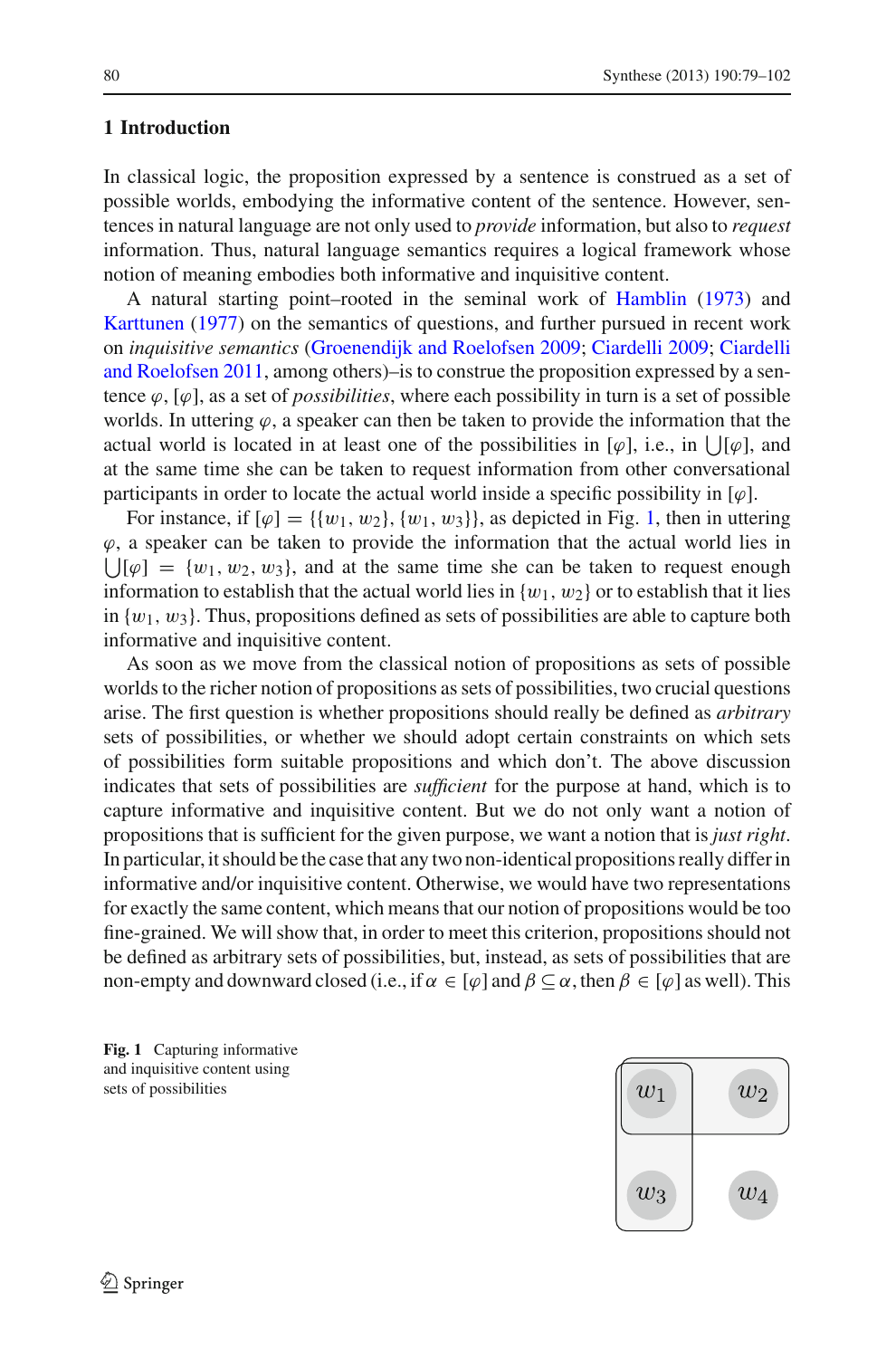result is relevant for any Hamblin/Karttunen-style semantic account of questions, no matter whether such an account is cast within the framework of inquisitive semantics or not.

The second question that arises is how the propositions expressed by complex sentences should be defined in a compositional way. In particular, if we limit ourselves to a first-order language, what is the role of connectives and quantifiers in this richer setting? How do we define  $[\neg \varphi]$ ,  $[\varphi \wedge \psi]$ ,  $[\varphi \vee \psi]$ , etcetera, in terms of  $[\varphi]$  and  $[\psi]$ ?

This issue has been addressed quite extensively in recent work on inquisitive semantics. It has also been addressed in a different setting, namely in work on so-called *alternative semantics* for disjunction and existentials [\(Kratzer and Shimoyama 2002](#page-24-4); [Simons 2005a](#page-24-5)[,b;](#page-24-6) [Alonso-Ovalle 2006](#page-23-1), [2008](#page-23-2), [2009;](#page-23-3) [Aloni 2007a](#page-23-4)[,b;](#page-23-5) [Menéndez-Benito](#page-24-7) [2005,](#page-24-7) [2010,](#page-24-8) among others). In this framework, sets of possibilities–also known as *alternatives*–are not primarily used to capture inquisitive content, but rather to characterize the semantic contribution of disjunction and existentials in the process of meaning composition. Even though inquisitive and alternative semantics were motivated by rather different concerns, they essentially coincide in their treatment of disjunction and existentials.

It has been shown that the treatment of the logical constants in inquisitive and alternative semantics makes suitable predictions about the semantic behavior of the corresponding connectives and quantifiers in a variety of typologically unrelated natural languages. However, even though we have thus obtained a much more accurate characterization of the meaning of the relevant connectives and quantifiers in natural language, inquisitive and alternative semantics do not yet provide an explanation for why these constructions have the particular meanings that they have, and why constructions with these particular meanings are so wide-spread across languages.

After all, to justify their treatment of the logical constants, both frameworks directly rely on observations concerning the semantic behavior of the corresponding connectives and quantifiers in natural langauge. For instance, the treatment of ∨ is justified by observations concerning the word *or* in English and similar words in other languages. The vantage point of this approach is that it provides a very direct link between the formal treatment of the logical constants on the one hand, and intuitions about the natural language expressions that these logical constants are usually associated with on the other hand. Thereby, it immediately brings out the linguistic significance of the two frameworks. However, in order to gain *explanatory* power, the given treatment of the logical constants should be justified by considerations*independent* of the linguistic data themselves.

To this end, the present paper develops an inquisitive semantics whose treatment of the logical constants is motivated exclusively by *algebraic* considerations. Just like classical propositions can be shown to form a complete Boolean algebra, and classical logic can be obtained by associating the basic operations in this algebra with the logical constants, we will show that inquisitive propositions form a complete Heyting algebra, and we will obtain an inquisitive semantics for the language of first-order logic by associating the basic operations in this algebra with the logical constants. Crucially, the justification for the resulting system does not rely in any way on intuitions concerning specific linguistic constructions.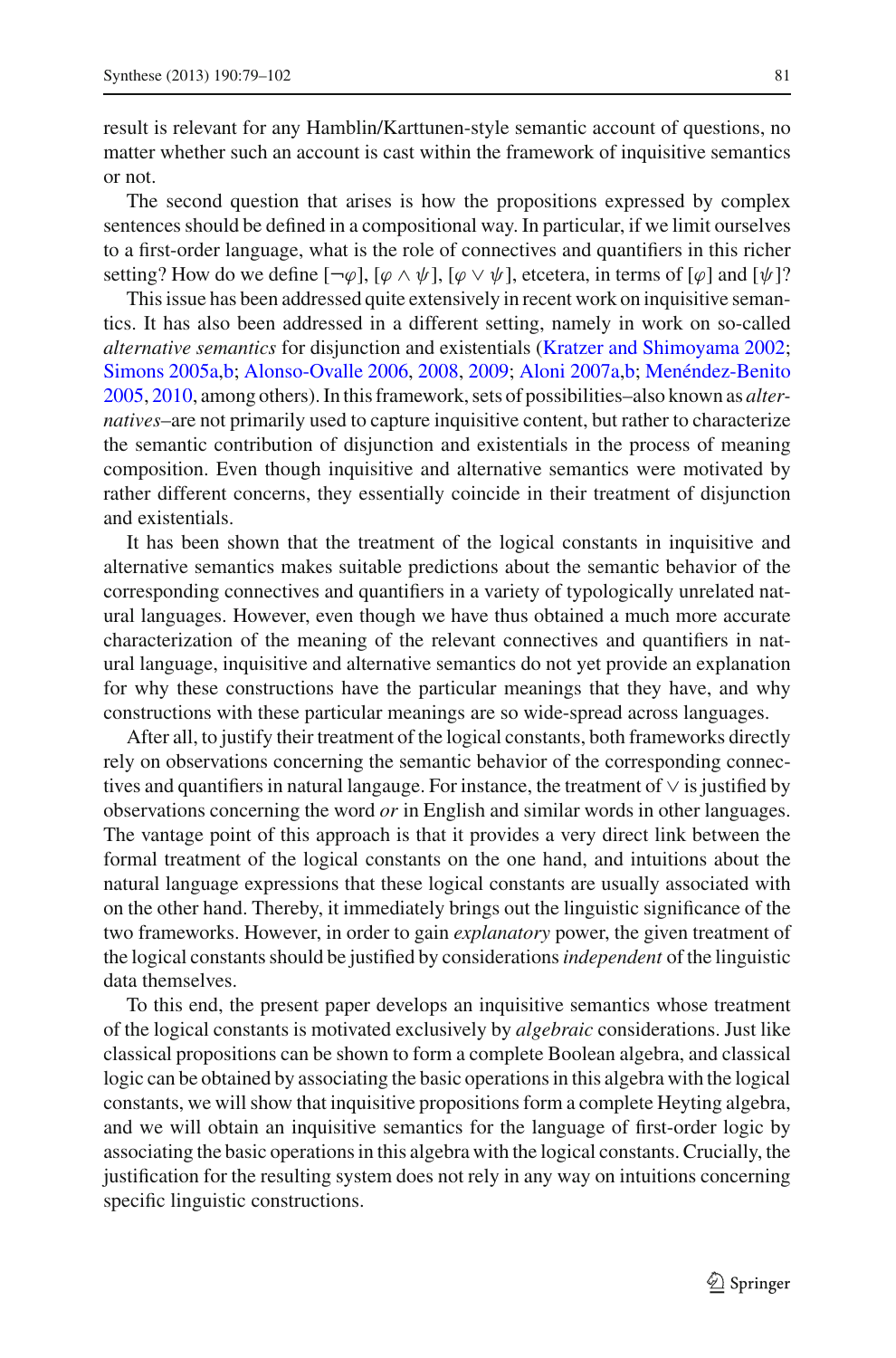Still, the results of our algebraic enterprise will be highly relevant for natural language semantics, since it is to be expected that natural languages generally have constructions that are used to perform the basic algebraic operations on propositions. For instance, it is natural to expect that languages generally have a word that is used (possibly among other things) to construct the *join* of two propositions, and another word to construct the *meet* of two propositions. In English, the words *or* and *and* are usually taken to fulfill this purpose. If this general expectation is borne out, then our algebraic semantics does not only provide a precise characterization of the meaning of these words; it also provides an explanation for the ubiquity of words with these particular meanings across languages.<sup>[1](#page-4-0)</sup>

Our algebraic semantics will essentially coincide with the simplest and most wellunderstood existing implementation of inquisitive semantics, and it will also concur with the treatment of disjunction and existentials in alternative semantics. Thus, our algebraic considerations will indeed converge with the linguistic intuitions that previously played a central role in justifying the treatment of the logical constants, and the main result of our work will not be a wholly new semantics, but rather a more solid foundation for some of the existing proposals.

The paper is structured as follows. Section [2](#page-4-1) briefly reviews the algebraic foundations of classical logic; Sect. [3](#page-5-0) develops an algebraically motivated inquisitive semantics, discussing its logical properties and significance for natural language semantics; and Sect. [4](#page-22-0) concludes.

#### <span id="page-4-1"></span>**2 Algebraic foundations of classical logic**

To illustrate our approach, let us briefly review the algebraic foundations of classical logic. [2](#page-4-2) Throughout the paper we will assume a set *W* of possible worlds as our logical space. In classical logic, the proposition expressed by a sentence  $\varphi$  is a set of possible worlds, embodying the informative content of the sentence. We will denote this set of worlds as  $[\varphi]_c$ , where the subscript *c* stands for classical. In asserting  $\varphi$ , a speaker is taken to provide the information that the actual world is located in  $[\varphi]_c$ . Given this way of thinking about propositions, there is a natural *entailment order* between them:  $A \models_c B$  iff *A* is at least as informative as *B*, i.e., iff  $A \subseteq B$ .

This entailment order in turn gives rise to certain algebraic operations on propositions. For instance, for any set of propositions  $\Sigma$ , there is a unique proposition that (i) entails all the propositions in  $\Sigma$ , and (ii) is entailed by all other propositions that entail all propositions in  $\Sigma$ . This proposition is called the *greatest lower bound* of

<span id="page-4-0"></span> $1$  It may be useful to draw an analogy with arithmetic operations here. Given that addition and subtraction are such basic operations on quantities, we expect that natural languages which have words in their vocabulary to talk about quantities will generally also have words that behave semantically as addition and subtraction operators (in English, these words are *plus* and *minus*). Similarly, given that *join* and *meet* are such basic operations on propositions, we expect that natural languages will generally have words whose semantic role is to effectuate these operations.

<span id="page-4-2"></span><sup>&</sup>lt;sup>2</sup> Our presentation will be self-contained but perhaps somewhat dense for readers with a limited background in algebraic semantics. [Partee et al.](#page-24-9) [\(1990](#page-24-9)) provide a more comprehensive discussion of all the relevant algebraic notions, especially geared at a linguistically oriented readership.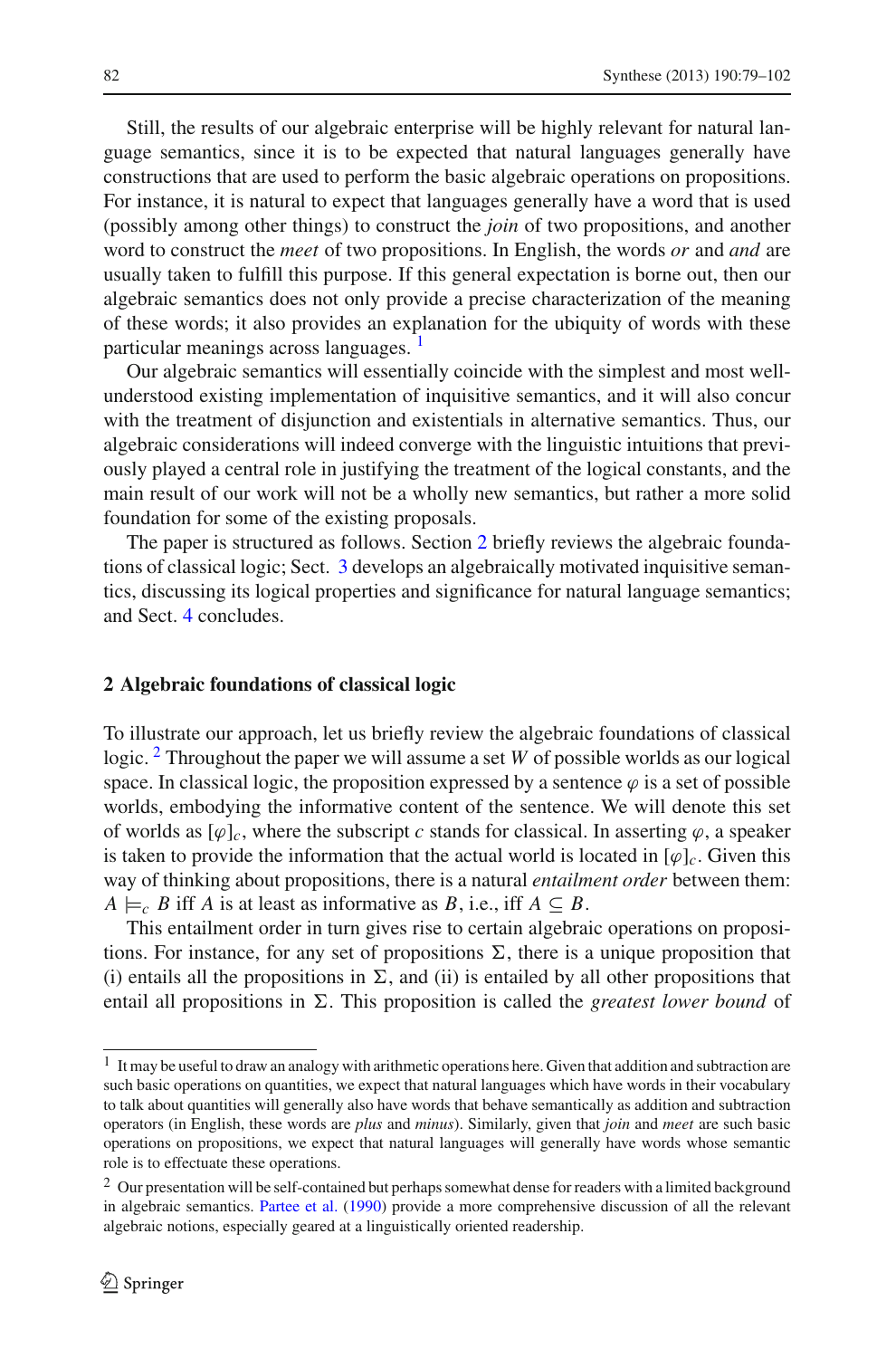$\Sigma$  w.r.t.  $\models_c$ , or in algebraic jargon, its *meet*. It amounts to  $\bigcap \Sigma$  (given the stipulation that  $\bigcap \emptyset = W$ ). Similarly, every set of propositions  $\Sigma$  also has a unique *least upper bound* w.r.t.  $\models_c$ , which is called its *join*, and amounts to  $\bigcup \Sigma$ . The existence of meets and joins for arbitrary sets of classical propositions implies that the set of all classical propositions,  $\Pi_c$ , together with the entailment order  $\models_c$ , forms a *complete lattice*.

This lattice is *bounded*. That is, it has a bottom element,  $\bot := \emptyset$ , and a top element,  $\top := W$ , such that for every proposition *A*, we have that  $\bot \models_c A$  and  $A \models_c \top$ . Moreover, for every two propositions *A* and *B*, there is a unique weakest proposition *C* such that  $A \cap C \models_c B$ . This proposition is called the *pseudo-complement of* A *relative to B*. It is denoted as  $A \Rightarrow B$  and amounts to  $(W - A) \cup B$ . Intuitively, the pseudo-complement of *A* relative to *B* is the weakest proposition such that if we 'add' it to *A*, we get a proposition that is at least as strong as *B*. The existence of relative pseudo-complements implies that  $\langle \Pi_c, \models_c \rangle$  forms a *Heyting algebra*.

If *A* is an element of a Heyting algebra, it is customary to refer to  $A^* := (A \Rightarrow \perp)$ simply as the *pseudo-complement* of *A* (rather than the pseudo-complement of *A* relative to ⊥). In the case of  $\langle \Pi_c, \models_c \rangle$ ,  $A^*$  amounts to  $W - A$ . By definition of  $\Rightarrow$ , we always have that  $A \cap A^* = \bot$ . In the specific case of  $\langle \Pi_c, \models_c \rangle$ , we also always have that  $A \cup A^* = \top$ . This means that  $A^*$  is in fact the *Boolean complement* of A, and that  $\langle \Pi_c, \models_c \rangle$  forms a *Boolean algebra*, a special kind of Heyting algebra.

Now, classical propositional logic is obtained by associating the basic algebraic operators, *meet*, *join*, and *(relative) pseudo-complementation* with the logical constants:

- 1.  $[\neg \varphi]$  $:= [\varphi]^*$
- 2.  $[\varphi \wedge \psi] := [\varphi] \cap [\psi]$
- 3.  $[\varphi \vee \psi] := [\varphi] \cup [\psi]$
- 4.  $[\varphi \rightarrow \psi] := [\varphi] \Rightarrow [\psi]$

Notice that everything starts with a certain notion of propositions and a natural entailment order on these propositions. This entailment order, then, gives rise to certain basic operations on propositions–*meet*, *join*, and *relative pseudo-complementation*– and classical propositional logic is obtained by associating these basic semantic operations with the logical constants.

#### <span id="page-5-0"></span>**3 Algebraic foundations for inquisitive semantics**

Exactly the same strategy can be applied in the inquisitive setting. Only now we will have a richer notion of propositions, and a different entailment order on them, sensitive to both informative and inquisitive content.

3.1 Propositions and entailment

Let us first determine how propositions and entailment should be defined precisely. We will start with the following notion of propositions; this will be refined below, but it forms a natural point of departure.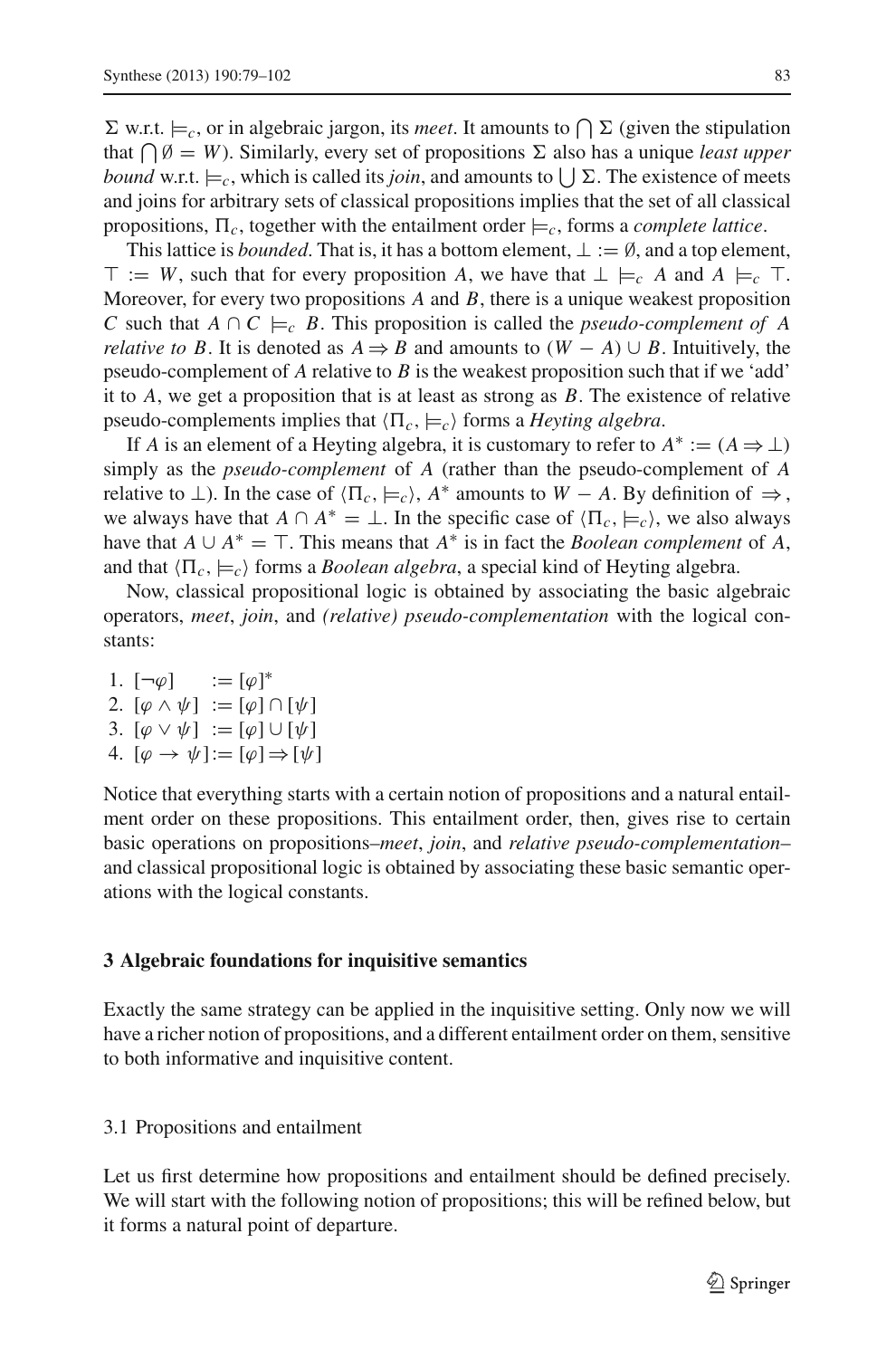**Definition 1** (Possibilities and propositions).

- A set of possible worlds  $\alpha \subseteq W$  is called a possibility.
- A proposition is a non-empty set of possibilities. (to be refined)

Propositions of this kind can be taken to embody informative and inquisitive content in the following way. First, in uttering a sentence that expresses a proposition *A*, a speaker can be taken to provide the information that the actual world lies in at least one of the possibilities in A, i.e. in  $\bigcup A$ . In view of this, we will refer to  $\bigcup A$  as the *informative content* of *A*, and denote it as info(*A*).

**Definition 2** (Informative content).  $\mathsf{info}(A) := \bigcup A$ 

Second, someone who utters a sentence that expresses a proposition *A* can also be taken to *request* certain information from other conversational participants. Namely, she can be taken to request enough information to locate the actual world in a specific possibility in *A*, rather than just in the union of all the possibilities that *A* consists of.

We will say that a piece of information  $\beta$ , modeled as a set of possible worlds, *settles* a proposition *A* just in case it is contained in one of the possibilities  $\alpha$  that *A* consists of, which means that it locates the actual world inside that possibility  $\alpha$ .

**Definition 3** (Settling a proposition). A piece of information  $\beta$  settles a proposition *A* if and only if  $\beta \subseteq \alpha$  for some  $\alpha \in A$ .

Notice that propositions are defined as *non-empty* sets of possibilities. This reflects the assumption that for any proposition, there is at least one piece of information that settles that proposition (although there is one proposition, namely  $\{\emptyset\}$ , which can only be settled by providing inconsistent information).

Propositions can be ordered in terms of the information that they provide, but also in terms of the information that they request. We say that one proposition *A* is at least as informative as another proposition *B*,  $A \models_{\text{info}} B$ , just in case info(*A*) ⊆  $info(B)$ , as in the classical setting. On the other hand, we say that one proposition is at least as inquisitive as another proposition *B*,  $A \models_{\text{inq}} B$ , iff *A* requests at least as much information as *B*, i.e., iff every piece of information that settles *A* also settles *B*. This means that every possibility in *A* must be contained in some possibility in *B*. Thus, *A*  $\models$ <sub>ing</sub> *B* if and only if ∀α ∈ *A*. ∃ $\beta \in B$ .  $\alpha \subseteq \beta$ . These two orders can be combined into one overall entailment order:  $A \models B$  iff both  $A \models_{\text{info}} B$  and  $A \models_{\text{inq}} B$ .

**Definition 4** (Entailment).

 $- A \models_{\text{info}} B$  iff  $\text{info}(A) \subseteq \text{info}(B)$ 

- $A \models_{\textsf{inq}} B$  iff  $∀α ∈ A$ . ∃β ∈ B. α ⊆ β
- $-A \models B$  iff  $A \models_{\text{info}} B$  and  $A \models_{\text{inq}} B$

Notice that  $A \models_{\text{inq}} B$  actually *implies* that  $A \models_{\text{info}} B$ . After all, if every possibility in *A* is contained in some possibility in *B*, then  $\bigcup A$  must also be contained in  $\bigcup B$ . Thus, the overall entailment order can be simplified as follows.

**Fact 1** (Entailment simplified).  $A \models B$  iff  $\forall \alpha \in A$ .  $\exists \beta \in B$ .  $\alpha \subseteq \beta$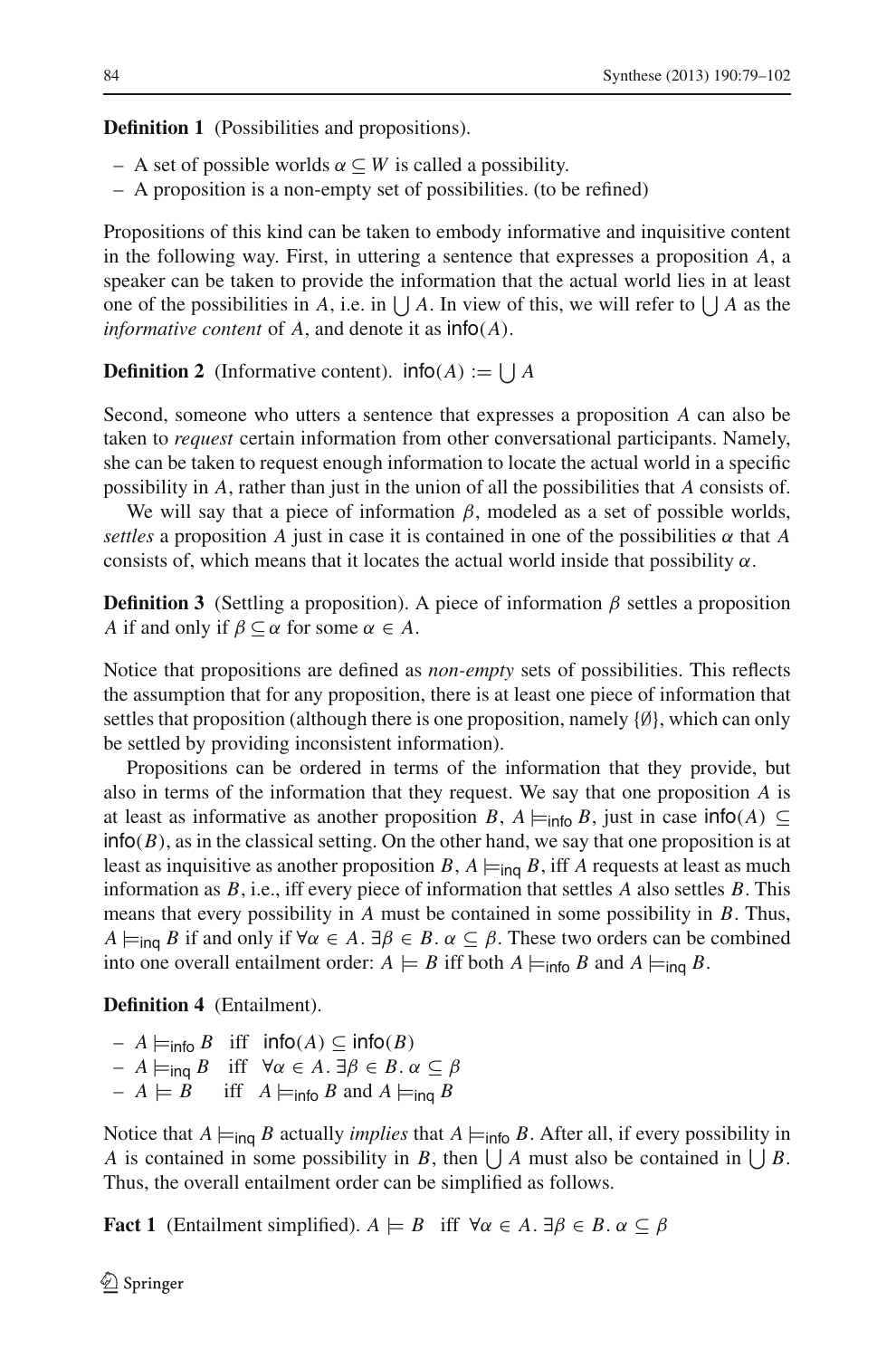

<span id="page-7-0"></span>**Fig. 2** Two non-identical propositions that are equivalent w.r.t.  $\models$ 

Having established this notion of entailment, we are ready to examine whether our notion of propositions is really appropriate for the purpose at hand. As mentioned in the introduction, we would like to have that any two non-identical propositions really differ in informative and/or inquisitive content. Or, phrased the other way around, any two propositions *A* and *B* that are just as informative and just as inquisitive, should be identical. In more technical terms, we want our entailment order to be *anti-symmetric*. That is, whenever  $A \models B$  and  $B \models A$ , it should be the case that  $A = B$ . We will show that this is *not* the case.

Consider the two propositions in Fig. [2.](#page-7-0) The proposition on the left, *A*, consists of two possibilities,  $\alpha$  and  $\beta$ , while the proposition on the right, *B*, consists of three possibilities,  $\alpha$ ,  $\beta$ , and  $\gamma$ . Thus, these two propositions are not identical. However, they are just as informative and just as inquisitive:  $A \models B$  and  $B \models A$ .

To see this, first notice that  $\text{info}(A)$  and  $\text{info}(B)$ , i.e., the union of the possibilities in *A* and the union of the possibilities in *B*, clearly coincide. Thus, *A* and *B* are just as informative. To see that *A* and *B* also request just as much information, consider a piece of information that settles *A*. Such a piece of information must either provide the information that the actual world lies in  $\alpha$  or it must provide the information that the actual world lies in  $\beta$ . But that means that it also settles *B*. And vice versa, any piece of information that settles *B* also settles *A*. Thus, *A* and *B* are also just as inquisitive.

This shows that, as long as we are interested in capturing only informative and inquisitive content, our notion of propositions as arbitrary sets of possibilities is not quite appropriate. Rather, we would like to have a more restricted notion, such that any two non-identical propositions really differ in informative and/or inquisitive content.<sup>3</sup>

To this end, we will define propositions as non-empty, *downward closed* sets of possibilities.

<span id="page-7-1"></span><sup>&</sup>lt;sup>3</sup> As alluded to in the introduction, there is a large body of work on the semantics of questions, starting with [Hamblin](#page-24-0) [\(1973](#page-24-0)) and [Karttunen](#page-24-1) [\(1977](#page-24-1)), which assumes precisely the type of meanings that we have considered here, i.e., meanings as arbitrary sets of possibilities. All this work suffers from the anti-symmetry problem that we just pointed out. There is also a large body of work, starting with [Groenendijk and Stokhof](#page-24-10) [\(1984](#page-24-10)), in which question-meanings are not taken to be arbitrary sets of possibilities, but rather sets of possibilities that *partition* the logical space. In this case the anti-symmetry problem does not arise. For arguments to move from a partition semantics to an inquisitive semantics of the kind developed here, we refer to [Mascarenhas](#page-24-11) [\(2009](#page-24-11)) and [Ciardelli et al.](#page-23-6) [\(2013a\)](#page-23-6).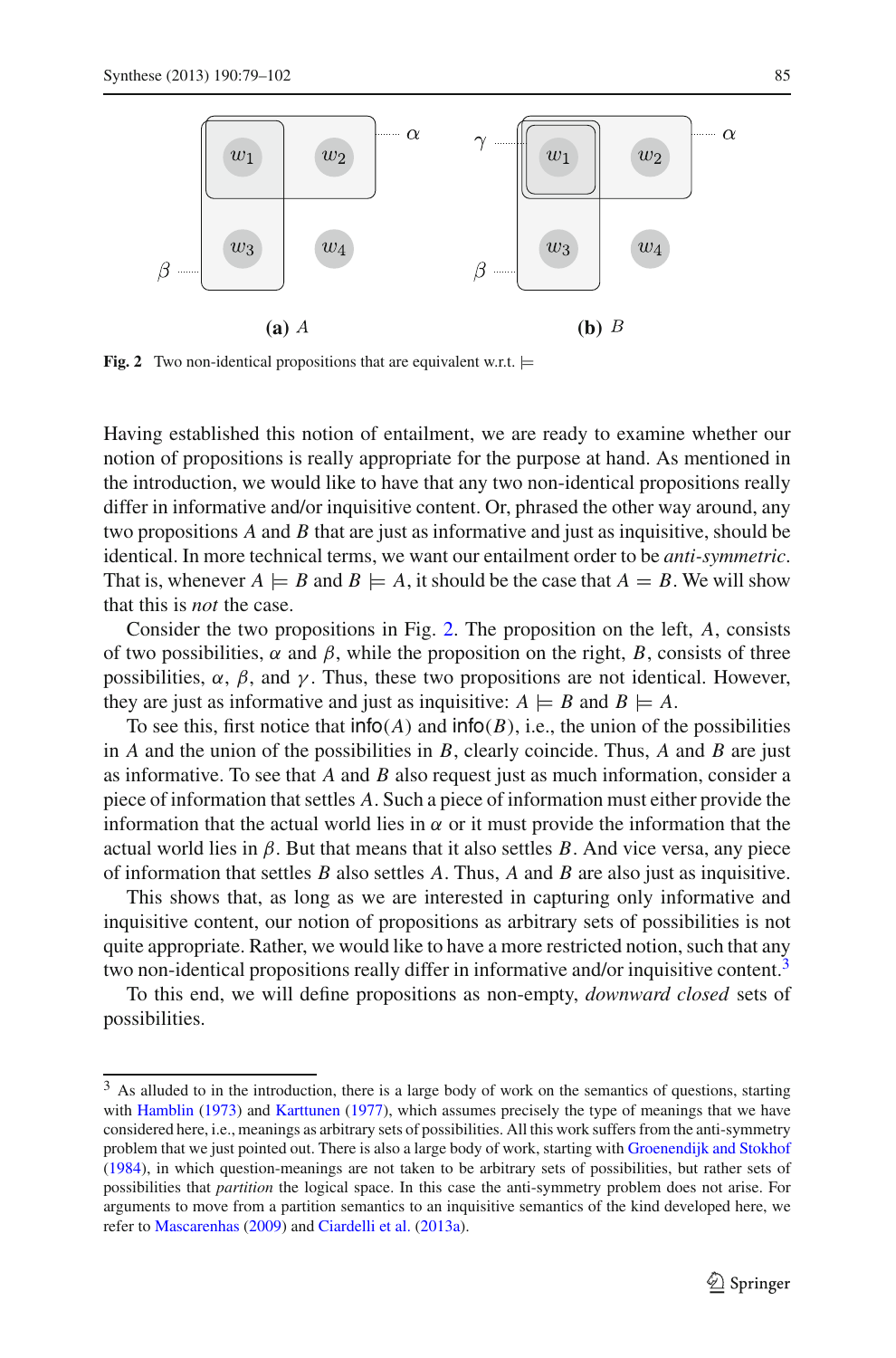**Definition 5** (Propositions as downward closed sets of possibilities).

- A set of possibilities A is downward closed if and only if for every  $\alpha \in A$  and every  $\beta \subset \alpha$ , we also have that  $\beta \in A$ .
- Propositions are non-empty, downward closed sets of possibilities.

We will use  $\Pi$  to denote the set of all propositions. To see that downward closedness is a natural constraint on propositions in the present setting, consider the following. We are conceiving of propositions as sets of possibilities, and these possibilities determine what it takes to settle a given proposition. Thus far, we have been assuming the following relationship between the pieces of information that settle a proposition *A* and the possibilities that *A* consists of: a piece of information  $\beta$  settles *A* iff it is contained in some possibility  $\alpha \in A$ . But we could just as well assume a more direct relationship between the possibilities in *A* and the pieces of information that settle *A*. Namely, we could simply think of the possibilities in *A* as corresponding precisely to the pieces of information that settle *A*. But if we conceive of the possibilities in a proposition in this way, we are immediately forced to define propositions as downward closed sets of possibilities. After all, if  $\alpha \in A$ , then, given the assumed conception of possibilities,  $\alpha$  is a piece of information that settles A; but then any stronger piece of information  $\beta \subset \alpha$  also settles A, and this means, again given the assumed conception of possibilities, that any  $\beta \subset \alpha$  must also be in A.

Given this more restricted notion of propositions as non-empty, downward closed sets of possibilities, the characterization of  $\models$  can be further simplified. We said above that  $A \models B$  iff every piece of information that settles A also settles B. Given our new conception of propositions, this simply amounts to inclusion:  $A \subseteq B$ .

**Fact 2** (Entailment further simplified).  $A \models B$  iff  $A \subseteq B$ 

From this characterization it immediately follows that  $\models$  forms a partial order over  $\Pi$ . This implies in particular that  $\models$  is anti-symmetric, which means that every two non-identical propositions really differ in informative and/or inquisitive content, as desired.

#### 3.2 Algebraic operations

The next step is to see what kind of algebraic operations  $\models$  gives rise to. It turns out that, just as in the classical setting, any set of propositions  $\Sigma$  has a unique greatest lower bound (meet) and a unique least upper bound (join) w.r.t.  $\models$ .

**Fact 3** (Meet). For any set of propositions  $\Sigma$ ,  $\bigcap \Sigma$  is the meet of  $\Sigma$  w.r.t.  $\models$  (assuming that  $\bigcap \emptyset = \wp(W)$ ).

*Proof* First, let us show that  $\bigcap \Sigma$  is a proposition. If  $\Sigma = \emptyset$  then  $\bigcap \Sigma = \wp(W)$ , which is indeed a proposition. If  $\Sigma \neq \emptyset$  then  $\bigcap \Sigma$  must contain  $\emptyset$ , since all elements of  $\Sigma$  are non-empty and downward closed, which means that they must contain  $\emptyset$ . So  $\bigcap \Sigma$  is non-empty. To see that it is also downward closed, suppose that  $\alpha \in \bigcap \Sigma$ . Then  $\alpha$  must be in every proposition in  $\Sigma$ . But then every  $\beta \subseteq \alpha$  must also be included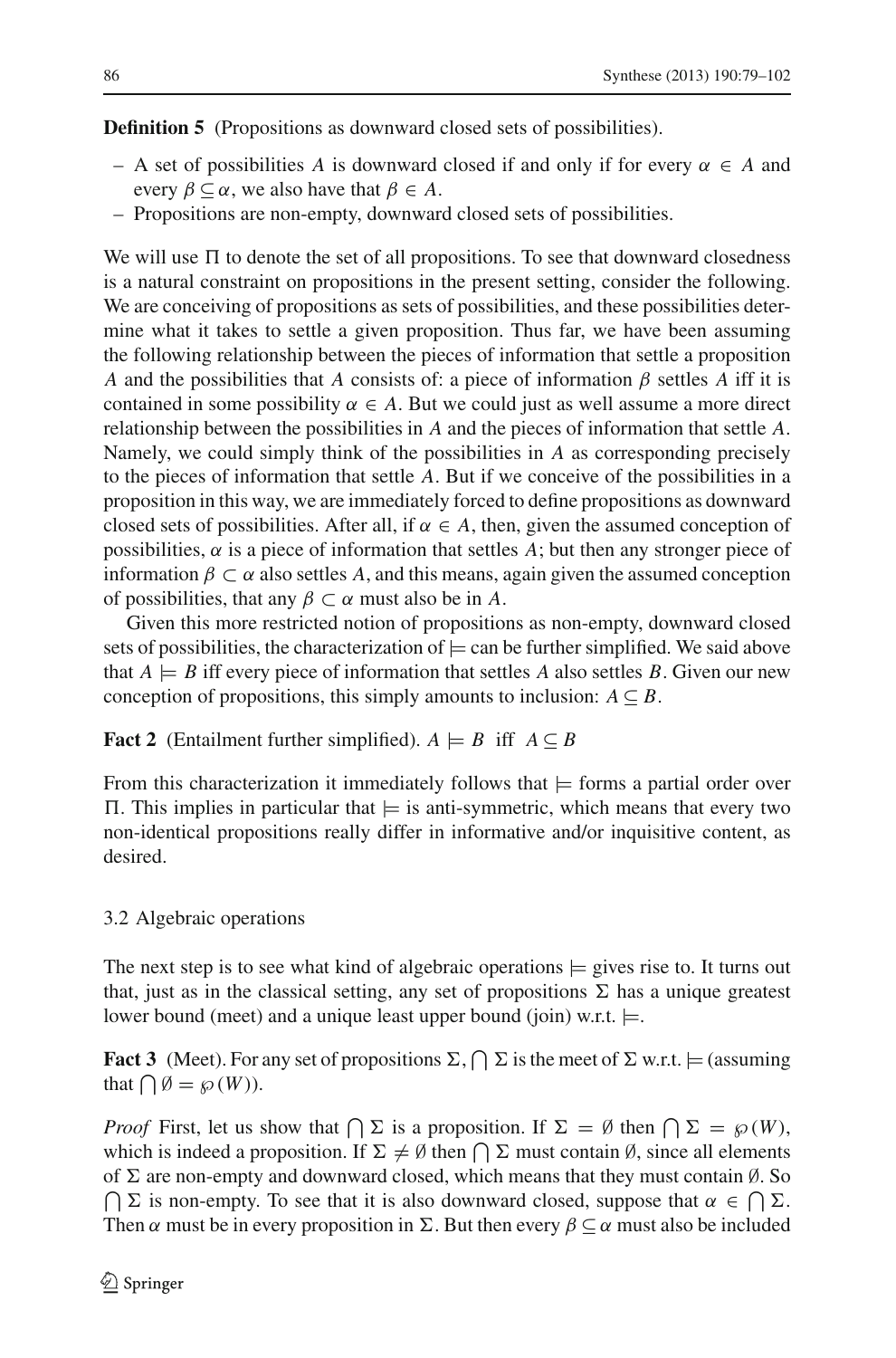in every proposition in  $\Sigma$ , and therefore in  $\bigcap \Sigma$ . So  $\bigcap \Sigma$  is indeed downward closed. Next, note that  $\bigcap \Sigma \models A$  for any  $A \in \Sigma$ , which means that  $\bigcap \Sigma$  is a lower bound of  $\Sigma$ . What remains to be shown is that  $\bigcap \Sigma$  is the *greatest* lower bound of  $\Sigma$ . That is, for every *B* that is a lower bound of  $\Sigma$ , we must show that  $B \models \bigcap \Sigma$ . To see this let *B* be a lower bound of  $\Sigma$ , and let *β* be a possibility in *B*. Then, since  $B \models A$  for any  $A \in \Sigma$ ,  $\beta$  must be included in any  $A \in \Sigma$ . But then  $\beta$  must also be in  $\bigcap \Sigma$ . Thus,  $B \models \bigcap \Sigma$ , which is exactly what we set out to show. So  $\bigcap \Sigma$  is indeed the greatest lower bound of  $\Sigma$ .

**Fact 4** (Join). For any set of propositions  $\Sigma$ ,  $\bigcup \Sigma$  is the join of  $\Sigma$  w.r.t.  $\models$  (assuming that  $\bigcup \emptyset = \{\emptyset\}$ ).

*Proof* We omit the proof that  $\bigcup \Sigma$  is a proposition. For any  $A \in \Sigma$ ,  $A \models \bigcup \Sigma$ , which means that  $\bigcup \Sigma$  is an upper bound of  $\Sigma$ . What remains to be shown is that  $\bigcup \Sigma$  is the *least* upper bound of  $\Sigma$ . That is, for every *B* that is an upper bound of  $\Sigma$ , we must show that  $\bigcup \Sigma \models B$ . To see this let *B* be an upper bound of  $\Sigma$ , and  $\alpha$  a possibility in  $\bigcup \Sigma$ . Then  $\alpha$  must be in some proposition  $A \in \Sigma$ . But then, since  $A \models B$ ,  $\alpha$  must also be in *B*. And this establishes that  $\bigcup \Sigma \models B$ , which is what we set out to show. Thus,  $\bigcup \Sigma$  is indeed the least upper bound of  $\Sigma$ .

The existence of meets and joins for arbitrary sets of propositions implies that  $\langle \Pi, \models \rangle$ forms a complete lattice. And again, this lattice is bounded, i.e., there is a bottom element,  $\bot := \{\emptyset\}$ , and a top element,  $\top := \wp(W)$ . Finally, as in the classical setting, for every two propositions *A* and *B*, there is a unique weakest proposition *C* such that  $A \cap C \models B$ . Recall that this proposition, which is called the pseudo-complement of *A* relative to *B*, can be characterized intuitively as the weakest proposition such that if we add it to *A*, we get a proposition that is at least as strong as *B*. The only thing that has changed with respect to the classical setting is that strength is now measured both in terms of informative content and in terms of inquisitive content.

**Definition 6** For any two propositions *A* and *B*:

$$
A \Rightarrow B := \{ \alpha \mid \text{for every } \beta \subseteq \alpha \text{, if } \beta \in A \text{ then } \beta \in B \}
$$

**Fact 5** (Relative pseudo-complement). For any two propositions *A* and *B*,  $A \Rightarrow B$  is the pseudo-complement of *A* relative to *B*.

*Proof* We omit the proof that  $A \Rightarrow B$  is a proposition. To see that  $A \cap (A \Rightarrow B) \models B$ , let  $\alpha$  be a possibility in  $A \cap (A \Rightarrow B)$ . Then  $\alpha$  is both in *A* and in  $A \Rightarrow B$ . Since  $\alpha \in A \Rightarrow B$ , it must be the case that *if*  $\alpha \in A$  *then also*  $\alpha \in B$ . But we know that  $\alpha \in A$ . So  $\alpha$  must also be in *B*. This establishes that  $A \cap (A \Rightarrow B) \models B$ .

It remains to be shown that  $A \Rightarrow B$  is the *weakest* proposition *C* such that  $A \cap C \models B$ . In other words, we must show that for any proposition *C* such that  $A \cap C \models B$ , it holds that  $C \models (A \Rightarrow B)$ . To see this, let *C* be a proposition such that  $A \cap C \models B$ and let  $\alpha$  be a possibility in *C*. Towards a contradiction, suppose that  $\alpha \notin (A \Rightarrow B)$ . Then there must be some  $\beta \subseteq \alpha$  such that  $\beta \in A$  and  $\beta \notin B$ . Since *C* is downward closed,  $\beta \in C$ . But that means that  $\beta$  is in  $A \cap C$ , while  $\beta \notin B$ . Thus  $A \cap C \not\models B$ , contrary to what we assumed. So  $A \Rightarrow B$  is indeed the pseudo-complement of A relative to *B*.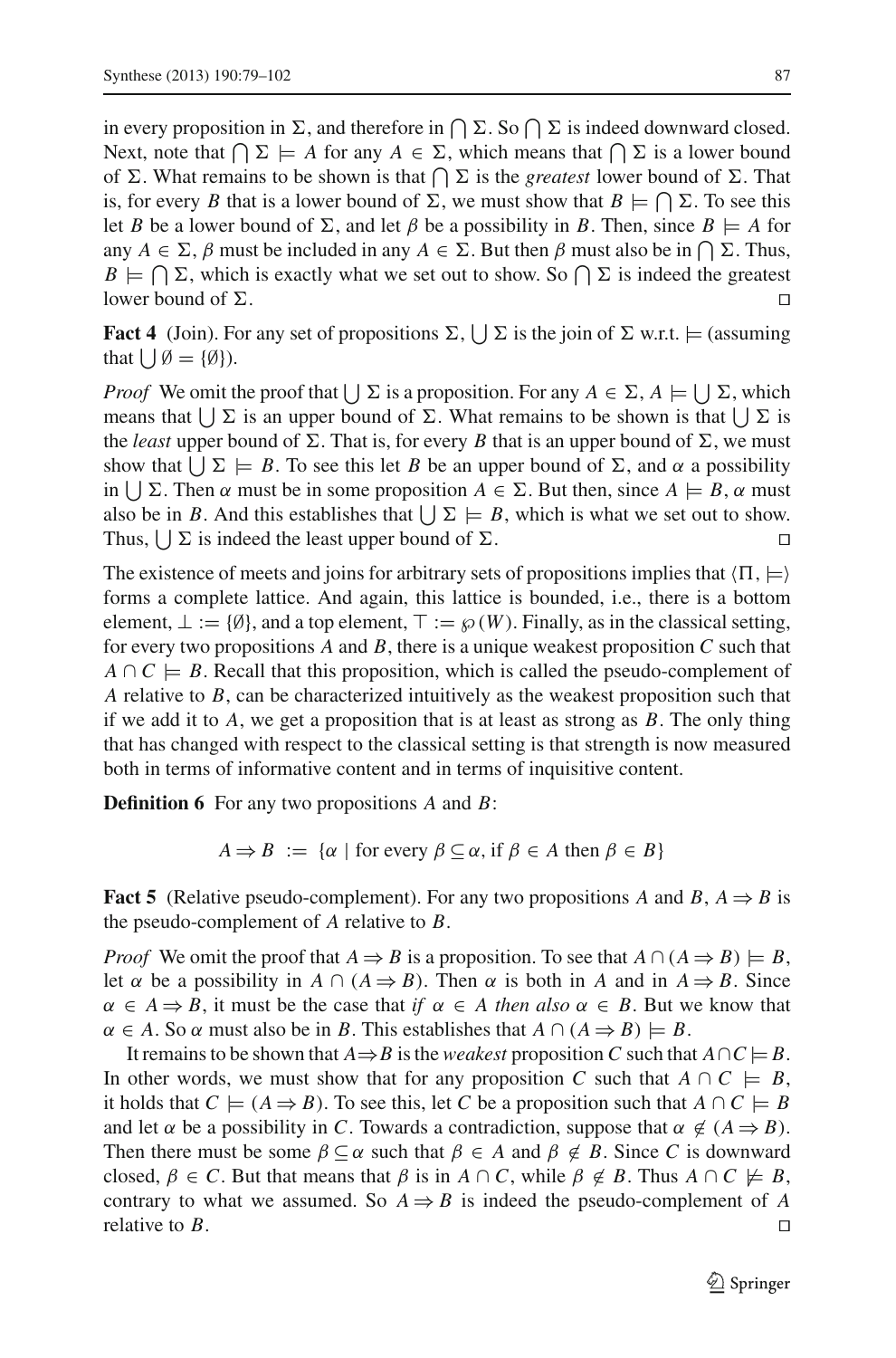The existence of relative pseudo-complements implies that  $\langle \Pi, \models \rangle$  forms a Heyting algebra. Recall that in a Heyting algebra,  $A^* := (A \Rightarrow \perp)$  is referred to as the *pseudo-complement* of A. In the specific case of  $\{\Pi, \models\}$ , pseudo-complements can be characterized as follows.

**Fact 6** (Pseudo-complement). For any proposition *A*:

$$
A^* = \{ \beta \mid \beta \cap \big| \big| A = \emptyset \}
$$

Thus,  $A^*$  consists of all the possibilities that are disjoint from  $\bigcup A$ . This means that a piece of information settles  $A^*$  just in case it locates the actual world outside  $\bigcup A$ .

So far, then, everything works out just as in the classical setting. However, unlike in the classical setting, the pseudo-complement of a proposition is not always its *Boolean* complement. In fact, most propositions in  $\langle \Pi, \models \rangle$  do not have a Boolean complement at all. To see this, suppose that *A* and *B* are Boolean complements. This means that (i)  $A \cap B = \perp$  and (ii)  $A \cup B = \top$ . Condition (ii) can only be fulfilled if *W* is contained in either *A* or *B*. Suppose  $W \in A$ . Then, since *A* is downward closed,  $A = \wp(W) = \top$ . But then, in order to satisfy condition (i), we must have that  $B = \{\emptyset\} = \bot$ . So the only two elements of our algebra that have a Boolean complement are  $\top$  and  $\bot$ . This implies that  $\langle \Pi, \models \rangle$  does not form a Boolean algebra.

Thus, starting with a new notion of propositions and an entailment order on these propositions that takes both informative and inquisitive content into account, we have established an algebraic structure with three basic operations, *meet*, *join*, and *relative pseudo-complementation*. The only difference with the algebraic structure obtained in the classical setting is that, apart from the extremal elements of the algebra, propositions do not have Boolean complements. However, as in the classical setting, every proposition does have a pseudo-complement.

#### 3.3 Connectives

Now suppose that we have a language *L*, whose sentences express the kind of propositions considered here. Then it is natural to assume that this language has certain sentential connectives which semantically behave like *meet*, *join*, and *(relative) pseudo-complement* operators. Below we define a semantics for the language of propositional logic,  $L<sub>P</sub>$ , that has exactly these characteristics: conjunction behaves semantically as a *meet* operator, disjunction behaves as a *join* operator, negation as a *pseudo-complement* operator, and implication as a *relative pseudo-complement* operator. The semantics assumes a valuation function which assigns a truth-value to every atomic sentence in every world. For any atomic sentence *p*, the set of worlds where *p* is true is denoted by  $|p|$ .

**Definition 7** (An algebraic inquisitive semantics for *L <sup>P</sup>*).

1. 
$$
[p] := \wp(|p|)
$$
  
2.  $[\neg \varphi] := [\varphi]^*$   
3.  $[\varphi \land \psi] := [\varphi] \cap [\psi]$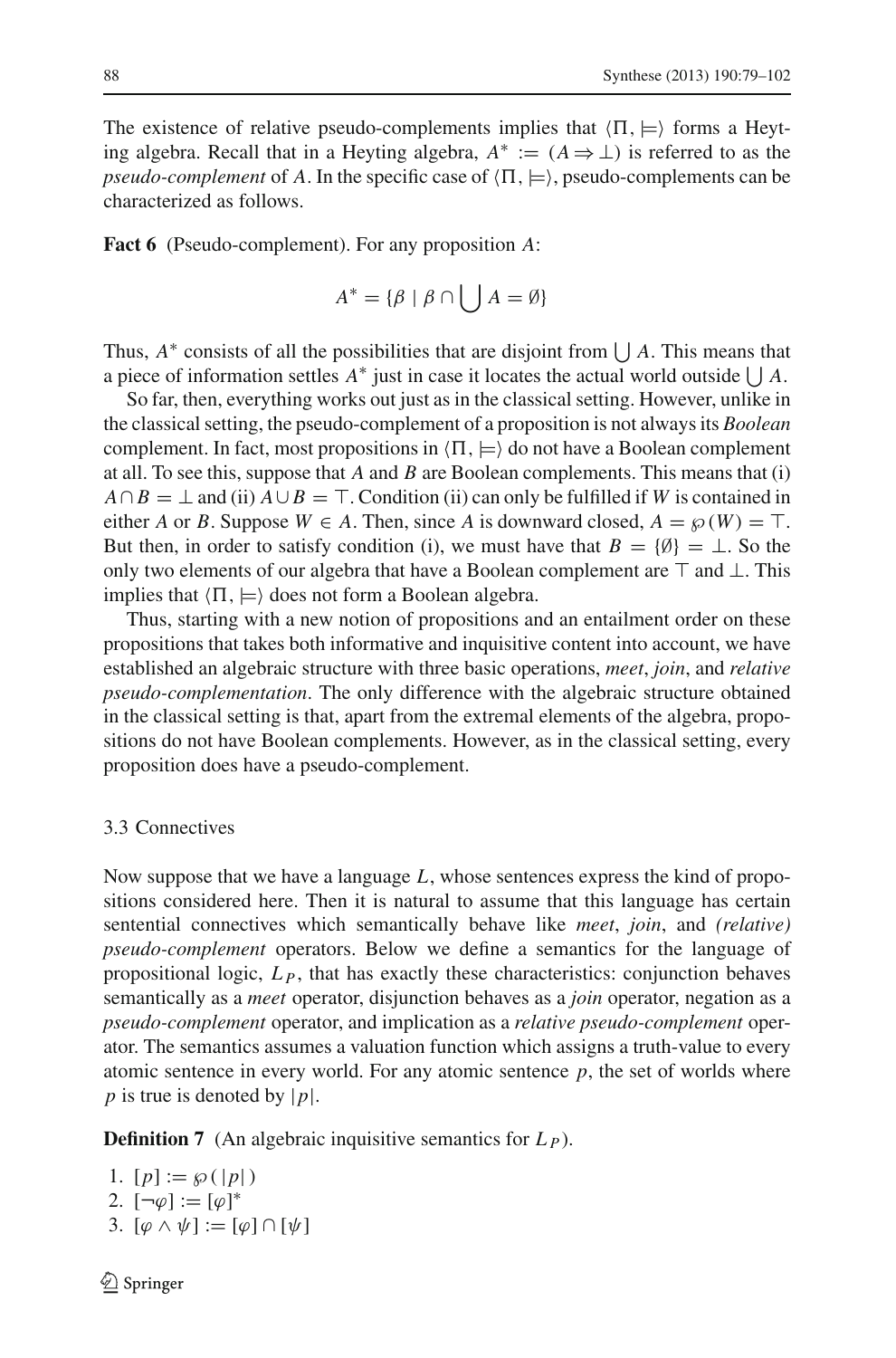4.  $[\varphi \vee \psi] := [\varphi] \cup [\psi]$ 5.  $\lbrack \varphi \rightarrow \psi \rbrack := \lbrack \varphi \rbrack \Rightarrow \lbrack \psi \rbrack$ 

The clauses for the logical constants are completely determined by our algebraic considerations. Notice, however, that these considerations do not dictate a particular treatment of atomic sentences. We assume that in uttering an atomic sentence *p*, a speaker provides the information that *p* is true, and does not request any further information from other participants. This assumption is directly reflected by the clause for atomic sentences given above, which defines  $[p]$  as the set of all possibilities containing only worlds where *p* is true.

#### 3.4 Quantifiers

The approach taken here can straightforwardly be extended to obtain an inquisitive semantics for the language of first-order logic,  $L_{FO}$ . The proposition expressed by a universally quantified formula  $\forall x.\varphi$ , relative to an assignment *g*, can be defined as the *meet* of all the propositions that  $\varphi$  expresses relative to assignment functions that differ from *g* at most in the value that they assign to *x*. And similarly, the proposition expressed by an existentially quantified formula ∃*x*.ϕ, relative to *g*, can be defined as the *join* of all the propositions that  $\varphi$  expresses relative to assignment functions that differ from *g* at most in the value that they assign to *x*.

As usual, the semantics for  $L_{FO}$  assumes a domain of individuals  $D$  and a worlddependent interpretation function  $I_w$  that maps every individual constant  $c$  to some individual in *D* and every *n*-place predicate symbol *R* to a set of *n*-tuples of individuals in *D*. Formulas are interpreted relative to an assignment function *g*, which maps every variable *x* to some individual in *D*. For every individual constant *c*,  $[c]_{w,g} = I_w(c)$  and for every variable *x*,  $[x]_{w,g} = g(x)$ . An atomic sentence  $Rt_1 \dots t_n$  is true in a world w relative to an assignment *g* iff  $\langle [t_1]_{w,g}, \ldots, [t_n]_{w,g} \rangle \in I_w(R)$ . Given an assignment *g*, the set of worlds w such that  $Rt_1 \ldots t_n$  is true in w relative to *g* is denoted by  $|Rt_1 \ldots t_n|_g.$ 

**Definition 8** (An algebraic inquisitive semantics for  $L_{FO}$ ).

1.  $[Rt_1 \ldots t_n]_g := \wp(|Rt_1 \ldots t_n|_g)$ 2.  $[\neg \varphi]_g := [\varphi]_g^*$ 3.  $[\varphi \wedge \psi]_g := [\varphi]_g \cap [\psi]_g$ 4.  $[\varphi \vee \psi]_g := [\varphi]_g \cup [\psi]_g$ 5.  $[\varphi \rightarrow \psi]_g := [\varphi]_g \Rightarrow [\psi]_g$ 6.  $[\forall x.\varphi]_g := \bigcap_{d \in D} [\varphi]_{g[x/d]}$ 7.  $[\exists x.\varphi]_g := \bigcup_{d \in D} [\varphi]_{g[x/d]}$ 

Given its algebraic characterization, the status of this system among logical frameworks for the semantic treatment of informative and inquisitive content, is precisely the same as that of classical first-order logic among logical frameworks for the semantic treatment of purely informative content. In this sense, the system may be regarded as the most basic inquisitive semantics. Just like classical logic in the purely informative setting, the system provides a suitable framework for the formulation and comparison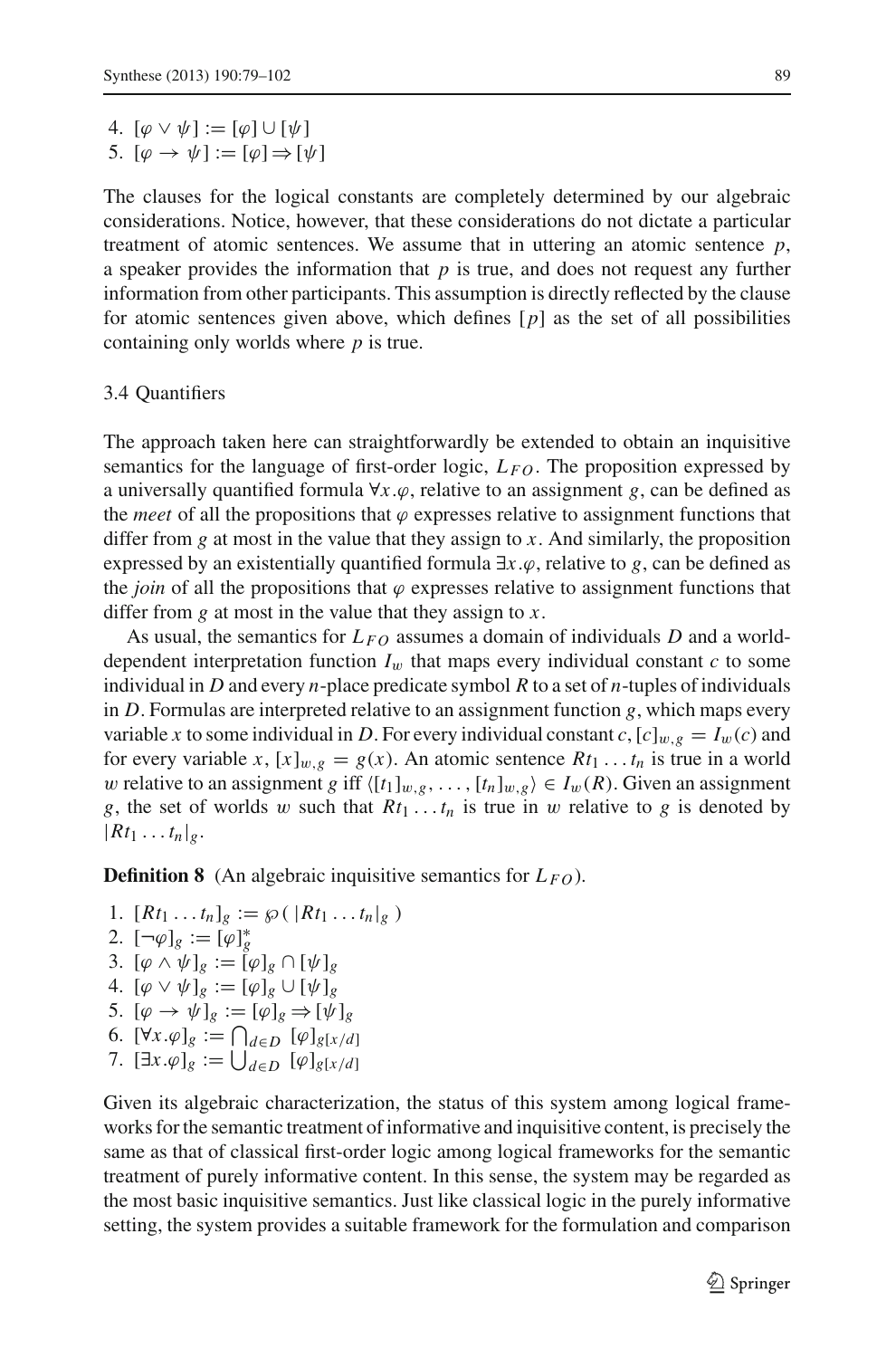of different theories of inquisitive constructions in natural language, and a common starting point for the development of even richer logical frameworks dealing with aspects of meaning that go beyond purely informative and inquisitive content (e.g. presuppositional aspects of meaning). We will therefore refer to the system as  $\ln q_B$ , where B stands for basic.

In the remainder of the paper we will relate  $\text{Inq}_B$  to earlier work on inquisitive semantics, identify its basic logical properties, and discuss its significance for natural language semantics.

#### 3.5 Propositions and support

In previous work on inquisitive semantics, a number of different systems have been considered. We will focus here on the simplest and most well-understood system, where the proposition expressed by a sentence is defined in terms of the notion of *support* (just as in the classical setting, the proposition expressed by a sentence is usually defined in terms of *truth*). Support is a relation between sentences and information states (relativized to an assignment function in the first-order setting). Information states are modeled as sets of possible worlds (valuation functions in the propositional setting; first-order models in the first-order setting). Support for *L F O* is defined recursively as follows. [4](#page-12-0)

## **Definition 9** (First-order support).

1.  $s \models g Rt_1 \ldots t_n$  iff  $s \subseteq |Rt_1 \ldots t_n|_g$ 2.  $s \models_{g} \neg \varphi$  iff  $\forall t \subseteq s : \text{if } t \neq \emptyset \text{ then } t \not\models_{g} \varphi$ 3.  $s \models_g \varphi \land \psi$  iff  $s \models_g \varphi$  and  $s \models_g \psi$ 4.  $s \models_g \varphi \vee \psi$  iff  $s \models_g \varphi$  or  $s \models_g \psi$ 5.  $s \models_{g} \varphi \rightarrow \psi$  iff  $\forall t \subseteq s : \text{if } t \models_{g} \varphi \text{ then } t \models_{g} \psi$ 6.  $s \models_g \forall x.\varphi$  iff  $s \models_{g[x/d]} \varphi$  for every  $d \in D$ 7.  $s \models_g \exists x.\varphi$  iff  $s \models_{g[x/d]} \varphi$  for some  $d \in D$ 

Now, it turns out that there is a very close connection between the information states that support a formula  $\varphi$ , relative to an assignment *g*, and the proposition  $[\varphi]_g$  that  $\varphi$ expresses relative to  $g$  in  $\text{Inq}_B$ . Namely, the proposition expressed by  $\varphi$  relative to  $g$ in  $\ln q_B$  is precisely the set of all states that support  $\varphi$  relative to g.

**Fact 7** (Propositions and support). For any formula  $\varphi \in L_{FO}$ , state *s*, and assignment *g*:

$$
s \models_g \varphi \iff s \in [\varphi]_g
$$

<span id="page-12-0"></span><sup>&</sup>lt;sup>4</sup> The definition of support assumed here was first proposed for *L<sub>P</sub>* in [\(Groenendijk 2008;](#page-24-12) [Ciardelli 2008](#page-23-7)). It was extended to *L<sub>FO</sub>* in [\(Ciardelli 2009\)](#page-23-0) and further investigated in [\(Groenendijk and Roelofsen 2009;](#page-24-2) [Ciardelli and Roelofsen 2011\)](#page-24-3)[.](#page-24-13) [The](#page-24-13) [definition](#page-24-13) [differs](#page-24-13) [subtly](#page-24-13) [but](#page-24-13) [crucially](#page-24-13) [from](#page-24-13) [the](#page-24-13) [one](#page-24-13) [proposed](#page-24-13) [in](#page-24-13) [\(](#page-24-13)Groenendijk [2009;](#page-24-13) [Mascarenhas 2009\)](#page-24-11). For discussion of the differences and arguments in favor of the current notion of support, see [\(Ciardelli and Roelofsen 2011](#page-24-3), §8). The system considered here has been extended in several ways in order to capture aspects of meaning that go beyond informative and inquisitive content (see, e.g., [Ciardelli et al. 2009](#page-23-8); [Roelofsen and van Gool 2010](#page-24-14), and [Farkas and Roelofsen 2012\)](#page-24-15). In these extended systems, the proposition expressed by a sentence is no longer defined via the notion of support, but rather by means of a direct recursive definition, as in the algebraic semantics presented in this paper.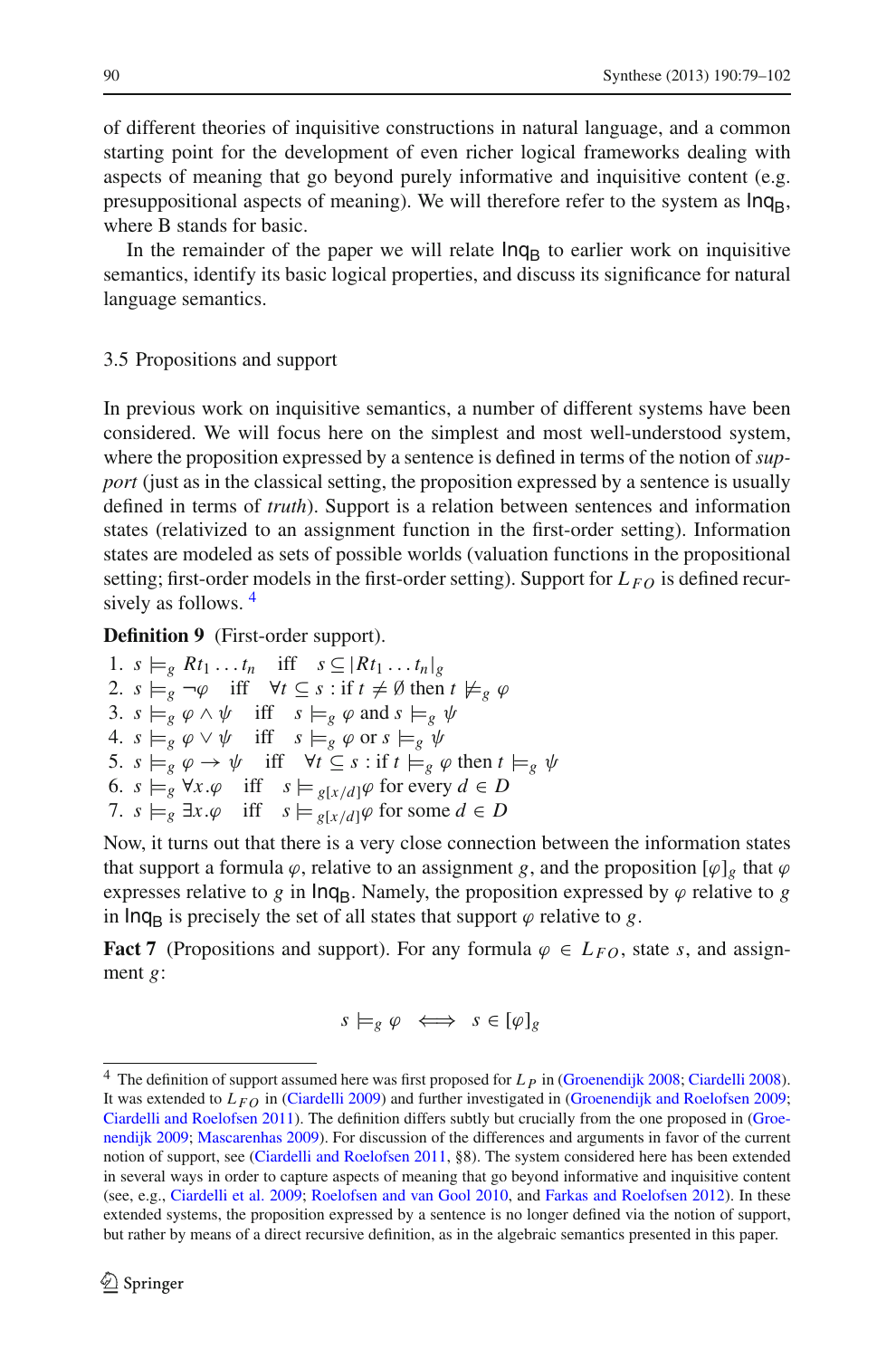This result tells us that  $\ln q_B$  essentially coincides with the existing support-based system. It must be noted that in most presentations of the support-based system, the proposition expressed by a sentence is defined as the set of *maximal* states supporting the sentence, rather than the set of *all* supporting states.<sup>[5](#page-13-0)</sup> However, central logical notions like entailment and equivalence are directly defined in terms of support, which means that the logic that the two systems give rise to is exactly the same. Thus, all the logical results obtained for the support-based system immediately carry over to our algebraic system. In particular, we can import the following completeness result [\(Ciardelli 2009](#page-23-0); [Ciardelli and Roelofsen 2009,](#page-24-16) [2011\)](#page-24-3). [6](#page-13-1)

**Theorem 1** (Completeness theorem)*. Let be a set of sentences and* ψ *a sentence, all in L<sub>P</sub>. Then* Φ *entails*  $\psi$  *in*  $\text{lnq}_B$  *if and only if*  $\psi$  *can be derived from* Φ *using* modus ponens *as the only inference rule, and the following axioms:*

- *All axioms for intuitionistic logic.*
- *Kreisel-Putnam:*  $(\neg \varphi \rightarrow \psi \lor \chi) \rightarrow (\neg \varphi \rightarrow \psi) \lor (\neg \varphi \rightarrow \chi)$
- *Atomic double negation:*  $\neg \neg p \rightarrow p$  (only for atomic p)

Note that  $\text{Inq}_B$  is stronger than in intuitionistic logic. Namely, besides the axioms of intuitionistic logic, which are valid on any Heyting algebra [\(Troelstra and van Dalen](#page-24-17) [1988\)](#page-24-17), it also validates the Kreisel-Putnam axiom and the law of double negation for atomic sentences. The latter is evidently connected to the treatment of atomic sentences in  $Inq_B$ . Recall that our algebraic considerations did not dictate a particular treatment of atomic sentences. We defined the proposition expressed by an atomic sentence  $p$  as the set of all possibilities consisting of worlds where  $p$  is true, reflecting the assumption that in uttering  $p$ , a speaker provides the information that  $p$  is true, and does not request any further information from other participants. This particular treatment of atomic sentences results in the validity of  $\neg \neg p \rightarrow p$ .

The validity of the Kreisel-Putnam axiom is connected to the fact that the space of propositions in  $\text{Inq}_B$  actually forms a specific kind of Heyting algebra. This additional structure is not directly relevant for the purposes of this paper, but clearly plays a crucial role in comparing the logic of  $\text{Inq}_B$  with intuitionistic logic. [Ciardelli](#page-23-0) [\(2009\)](#page-23-0) and [Ciardelli and Roelofsen](#page-24-16) [\(2009,](#page-24-16) [2011\)](#page-24-3) pursue such a comparison in more detail.

In the next two subsections we will introduce some additional notions, and highlight some specific features of  $\text{Inq}_B$ . In doing so, we will mostly restrict our attention to the propositional setting. Everything we will say also applies to the first order system, but formulating things in the first-order setting is a bit more cumbersome, because everything needs to be relativized to assignment functions.

<span id="page-13-0"></span><sup>5</sup> [Groenendijk](#page-24-12) [\(2008](#page-24-12)) actually makes a distinction between the *meaning* of a sentence (the set of all supporting states) and the *proposition* expressed by a sentence (the set of maximal supporting states). [Ciardelli](#page-23-7) [\(2008](#page-23-7)) makes a similar distinction. In other work on the support-based system, the meaning/proposition associated with a sentence is defined as the set of maximal supporting states.

<span id="page-13-1"></span><sup>&</sup>lt;sup>6</sup> The completeness problem for the first-order case is still open. See [Ciardelli](#page-23-0) [\(2009\)](#page-23-0) for discussion.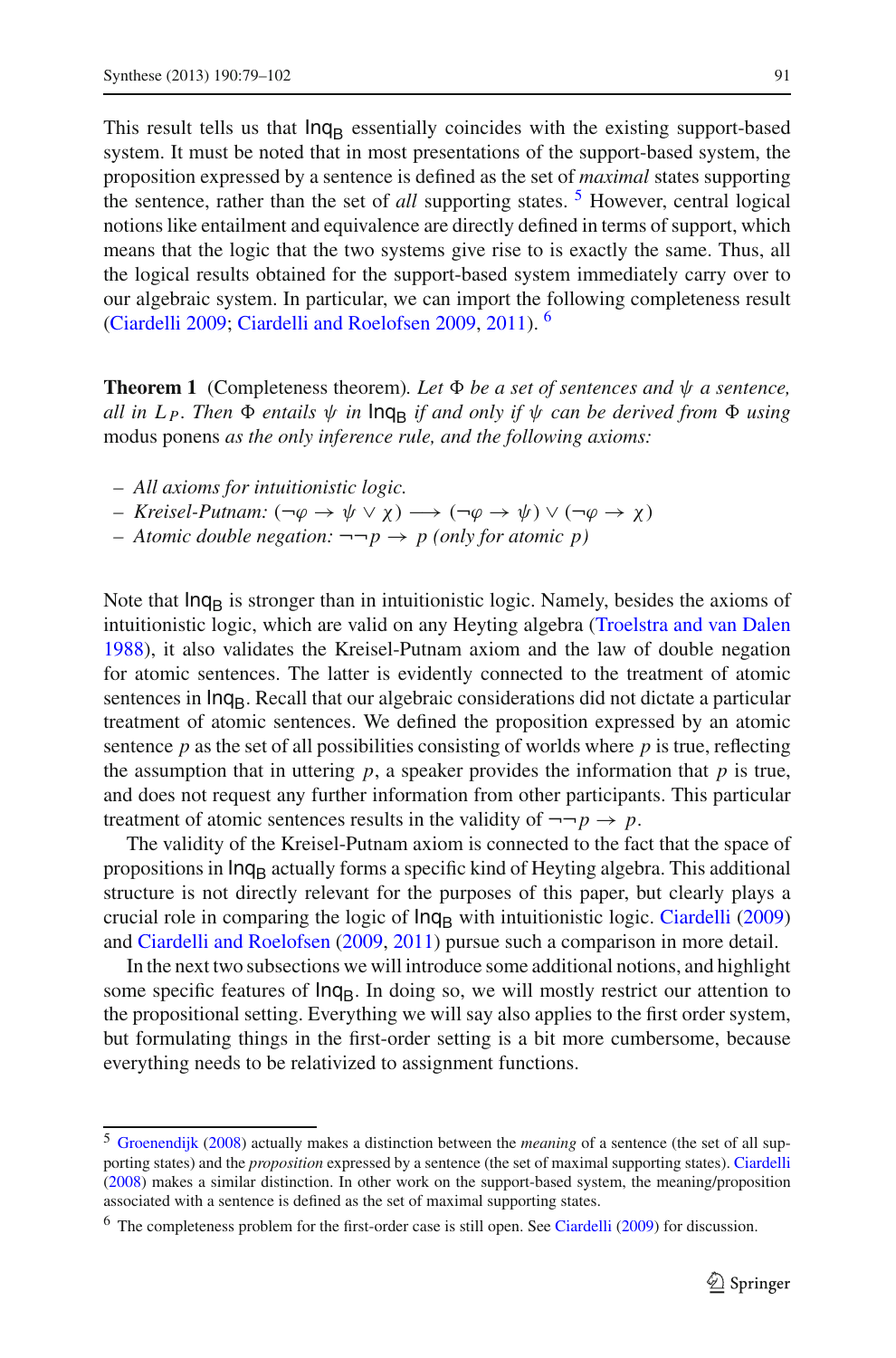#### 3.6 Informativeness and inquisitiveness

Recall that we defined the informative content of a proposition  $A$ ,  $\text{info}(A)$ , as the union of all the possibilities in *A*. Derivatively, we will say that the informative content of a *sentence*  $\varphi$ ,  $\text{info}(\varphi)$ , is the informative content of the proposition that it expresses, i.e.,  $\bigcup [\varphi]$ .

It can be shown that the informative content of a sentence  $\varphi$  in  $\text{Inq}_{\text{B}}$  always coincides with the proposition  $[\varphi]_c$  expressed by that sentence in classical logic (see, e.g., [Ciardelli and Roelofsen 2011](#page-24-3), p. 62). This means that  $\ln q_B$  forms a conservative extension of classical logic, in the sense that it leaves the treatment of informative content untouched.

**Fact 8** (The treatment of informative content in  $\text{Inq}_{\text{B}}$  is classical). For any sentence  $\varphi$ : info( $\varphi$ ) =  $[\varphi]_c$ .

We will say that a sentence is *informative* just in case its informative content does not cover the entire logical space, i.e., iff  $\text{info}(\varphi) \neq W$ . On the other hand we will say that  $\varphi$  is *inquisitive* just in case accepting  $\text{info}(\varphi)$  is not sufficient to settle [ $\varphi$ ], i.e., iff  $\text{info}(\varphi) \notin [\varphi]$ . In uttering an inquisitive sentence, a speaker does not just ask other participants to accept the information that she herself provides in uttering that sentence, but also to supply additional information.

**Definition 10** (Informative and inquisitive sentences).

- $-\varphi$  is informative iff  $\mathsf{info}(\varphi) \neq W$
- $\varphi$  is inquisitive iff  $\mathsf{info}(\varphi) \notin [\varphi]$

In terms of these notions of informativeness and inquisitiveness, we define questions, assertions, hybrids, and tautologies as follows.

**Definition 11** (Questions, assertions, hybrids, and tautologies).

- $\varphi$  is a question iff it is non-informative
- $-\varphi$  is an assertion iff it is non-inquisitive
- $-\varphi$  is hybrid iff it is both informative and inquisitive
- $-\varphi$  is a tautology iff it is neither informative nor inquisitive

Recall that in the classical setting, a sentence is a tautology just in case it is noninformative. In  $\text{Inq}_B$ , sentences can be meaningful by being informative, but also by being inquisitive. Thus, it is natural that in order to count as a tautology in  $\text{Inq}_B$ , a sentence has to be neither informative nor inquisitive.

Notice that a question is tautological just in case it is non-inquisitive, and an assertion is tautological just in case it is non-informative. Thus, sentences that are neither informative nor inquisitive count both as tautological assertions and as tautological questions.

It can be shown that a sentence is tautological just in case it expresses the proposition  $\wp(W)$ , which is the top element of our algebra.

**Fact 9** (Tautologies express the top element of the algebra).

–  $\varphi$  is a tautology iff  $[\varphi]=\top = \varphi(W)$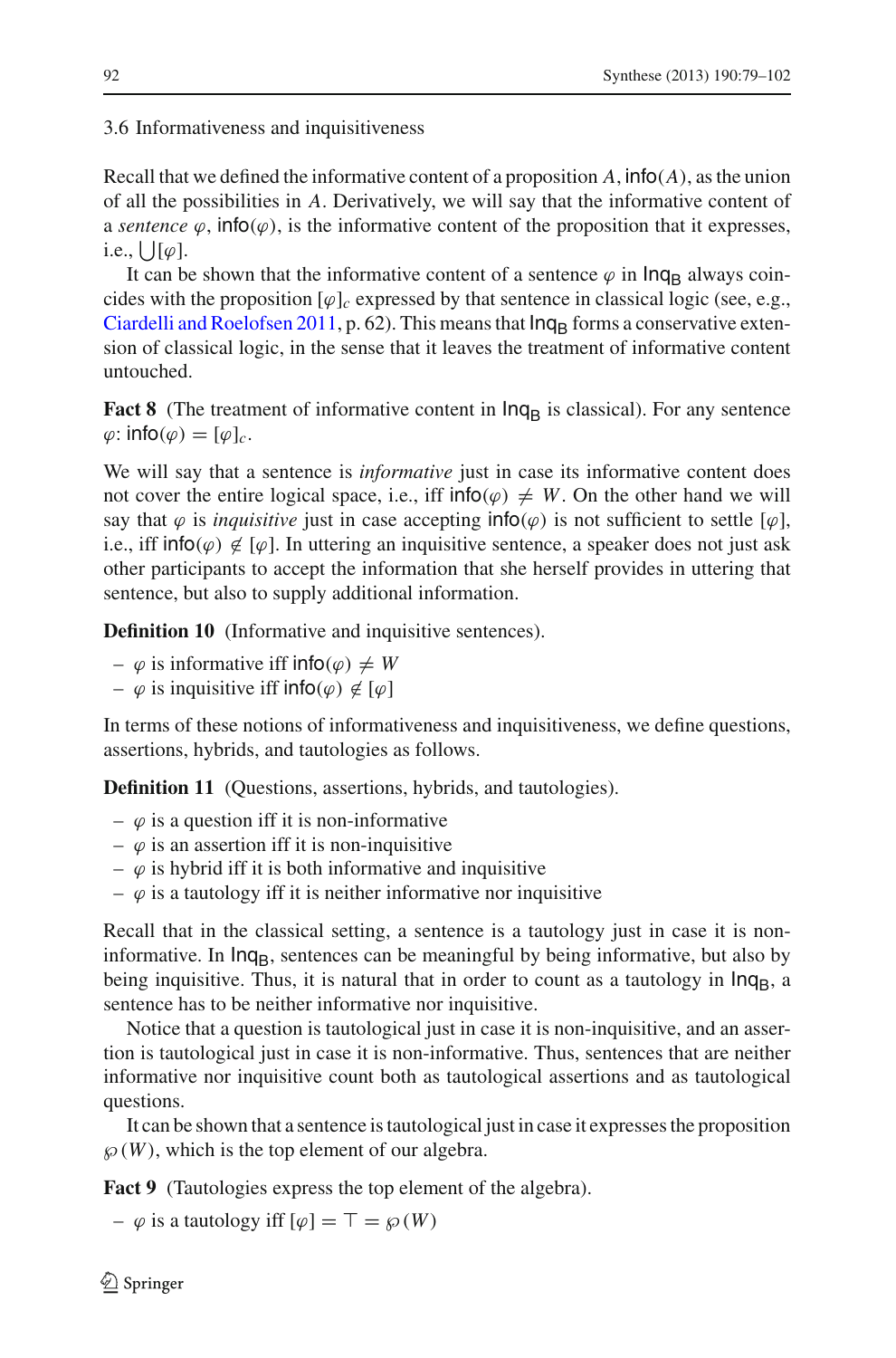<span id="page-15-0"></span>



3.7 Disjunction, existentials, and inquisitiveness

 $Inq<sub>B</sub>$  crucially differs from classical logic in its treatment of disjunction. This is illustrated in Fig. [\(3a](#page-15-0)) and [\(3b](#page-15-0)). These figures assume a propositional language with just two atomic sentences, *p* and *q*; world 11 makes both *p* and *q* true, world 10 makes *p* true and *q* false, etcetera. Figure [\(3a](#page-15-0)) depicts the classical meaning of  $p \vee q$ : the set of all worlds that make *p* or *q* true. Figure [\(3b](#page-15-0)) depicts the proposition expressed by  $p \vee q$  in  $\text{Inq}_B$ . For visual clarity, we have only depicted the *maximal* possibilities in  $[p \vee q]$ : the possibility that consists of all worlds where *p* is true, and the possibility that consists of all worlds where *q* is true. Since  $\text{info}(p \lor q)$  does not cover the entire logical space,  $p \lor q$  is informative; and since  $\text{info}(p \lor q) \notin [p \lor q]$ , it is also inquisitive. So  $p \vee q$  is an example of a hybrid sentence.

This example shows that disjunction is a source of inquisitiveness. It turns two atomic, non-inquisitive sentences into an inquisitive sentence. In the first-order setting, existential quantification behaves in a similar way and is also a source of inquisitiveness. It can in fact be shown that disjunction and existential quantification are the *only* sources of inquisitiveness in  $L_{FO}$  (see, e.g., [Ciardelli and Roelofsen 2011,](#page-24-3) p. 62).

**Fact 10** (Disjunction, existentials, and inquisitiveness). If a sentence in  $L_{FO}$  does not contain disjunction or existential quantification then it is not inquisitive.<sup>[7](#page-15-1)</sup>

As mentioned in the introduction, a treatment of disjunction and existentials as introducing sets of possibilities has not only been developed in inquisitive semantics but also in *alternative semantics*[\(Kratzer and Shimoyama 2002](#page-24-4)[;](#page-23-1) [Simons 2005a](#page-24-5)[,b;](#page-24-6) Alonso-Ovalle [2006,](#page-23-1) [2008,](#page-23-2) [2009](#page-23-3); [Aloni 2007a](#page-23-4)[,b;](#page-23-5) [Menéndez-Benito 2005](#page-24-7), [2010,](#page-24-8) among others). This treatment has been motivated by a number of empirical phenomena, including free choice inferences, exclusivity implicatures, and conditionals with disjunctive antecedents. The proposed analysis of disjunction and indefinites led to new accounts of these phenomena which improved considerably on previous accounts. However, as mentioned in the introduction as well, no motivation has so far been provided for this alternative treatment of disjunction and existentials *independently* of the linguistic phenomena at hand. Moreover, the treatment of disjunction and existentials in alternative semantics has been presented as a real *alternative* for the classical treatment of these logical constants as *join* operators. It seems, then, that anyone adopting

<span id="page-15-1"></span><sup>7</sup> Notice that the implication in the other direction does not always go through, i.e., if a sentence contains a disjunction or an existential quantifier then it is not always inquisitive, as witnessed by sentences like  $\neg(p \lor q), (p \lor q) \rightarrow r$ , and  $p \lor p$ .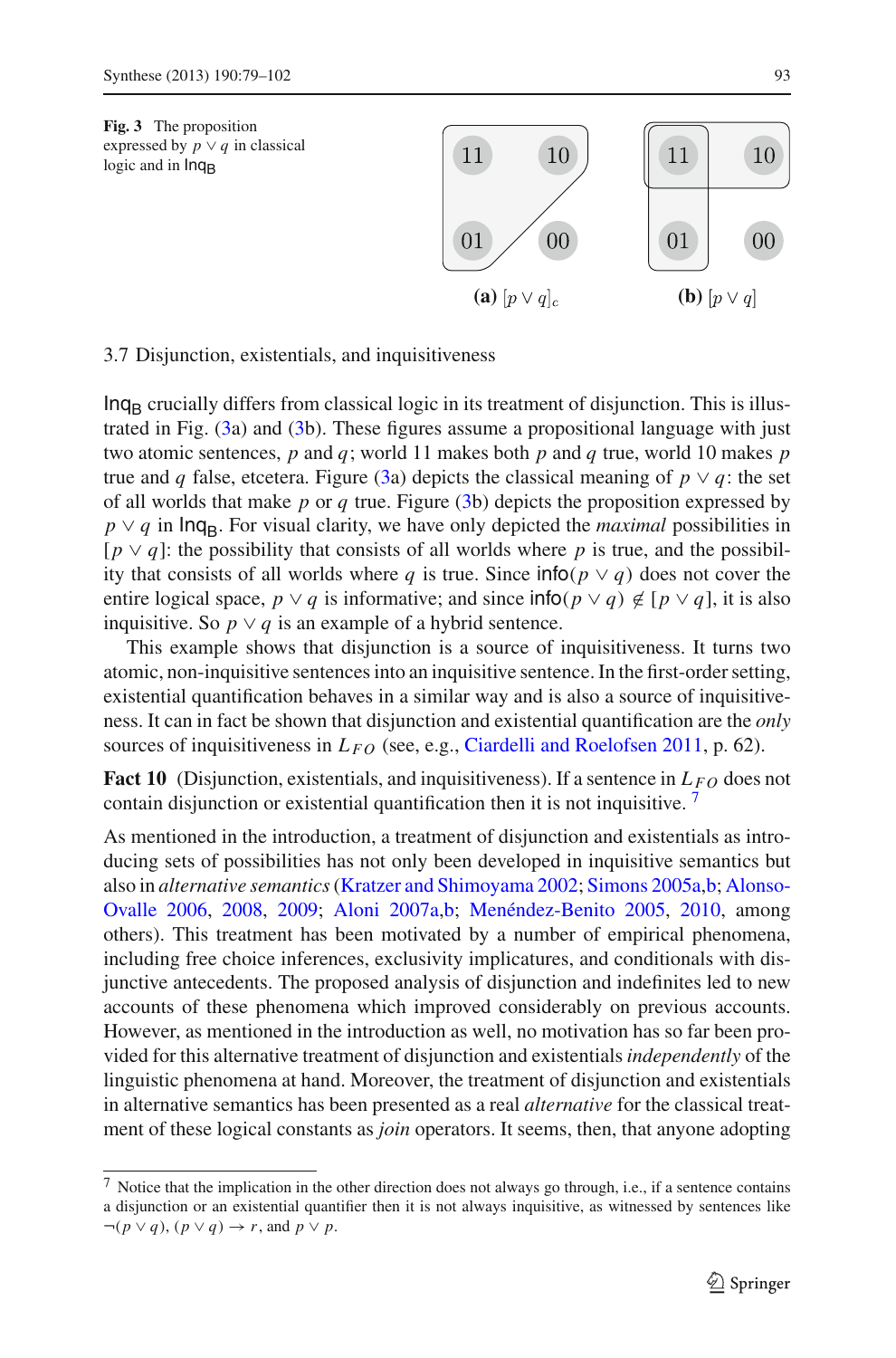the proposed alternative treatment of disjunction and existentials is forced to give up the classical treatment of these operators. One particular consequence of taking such a step is that the duality between disjunction and conjunction, and the corresponding duality between existential and universal quantification, gets lost.

The algebraic inquisitive semantics developed in the present paper sheds new light on these issues. First, it shows that, once inquisitive content is taken into consideration besides informative content, general algebraic considerations lead essentially to the treatment of disjunction and existentials that was proposed in alternative semantics, thus providing exactly the independent motivation that has so far been missing. Moreover, it shows that the proposed 'alternative' treatment of disjunction and existentials is actually a natural generalization of the classical treatment: disjunction and existentials can still be taken to behave semantically as *join* operators, only now the propositions that they apply to are more fine-grained in order to capture both informative and inquisitive content. And once the algebraic underpinning is regained, the duality between disjunction and conjunction, and the corresponding duality between existential and universal quantification, are restored as well. So we can have our cake and eat it: we can maintain the idea that disjunction and existentials behave as *join* operators, and still treat them as introducing sets of alternatives. [8](#page-16-0)

#### 3.8 Projection operators

It is natural to think of sentences in  $\ln q_B$  as inhabiting a two-dimensional space, as depicted in Fig. [4](#page-17-0) (see also [Mascarenhas 2009](#page-24-11); [Ciardelli 2009](#page-23-0)). One of the axes is inhabited by questions, which are always non-informative; the other axis is inhabited by assertions, which are always non-inquisitive; the 'zero-point' of the space is inhabited by tautologies, which are neither informative nor inquisitive; and the rest of the space is inhabited by hybrids, which are both informative and inquisitive.

Given this picture, it is natural to think of *projection operators*that map any sentence onto the axes of the space. In particular, we may consider a *non-inquisitive projection operator* ! that maps any sentence  $\varphi$  to an assertion ! $\varphi$  that is non-inquisitive but otherwise as similar as possible to  $\varphi$ , and a *non-informative projection operator* ? that maps every  $\varphi$  to a question ? $\varphi$  that is non-informative but otherwise as similar as possible to  $\varphi$ .

We will add the operators ! and ? to our logical language. In order to define their semantic contribution, let us formulate more precisely how we would like them to

<span id="page-16-0"></span><sup>&</sup>lt;sup>8</sup> There is one caveat here: if  $\psi$  entails  $\varphi$  then the disjunction  $\varphi \vee \psi$  is equivalent with just  $\varphi$  in  $\text{Inq}_B$ , since propositions are downward closed. As a concrete example of this general fact, we have that (*p*∨*q*)∨(*p*∧*q*) (read: *p or q or both*) is equivalent with just  $p \lor q$ . Work on alternative semantics, in particular that of [Alonso-Ovalle](#page-23-1) [\(2006,](#page-23-1) [2008,](#page-23-2) [2009](#page-23-3)), has shown that in order to account for certain phenomena, it is important to assign distinct semantic values to these two sentences. This cannot be achieved as long as propositions embody only informative and inquisitive content. However, it *is* achieved very naturally in an extension of InqB, where besides informative and inquisitive content, propositions also embody *attentive content* [\(Ciardelli et al. 2009;](#page-23-8) [Roelofsen 2011c\)](#page-24-18). In this framework, the two sentences are indeed assigned distinct semantic values, intuitively because they draw attention to different possibilities. Preliminary investigations of the algebraic foundations of this framework can be found in [\(Roelofsen 2011b](#page-24-19)[,c;](#page-24-18) [Westera 2012b](#page-24-20)).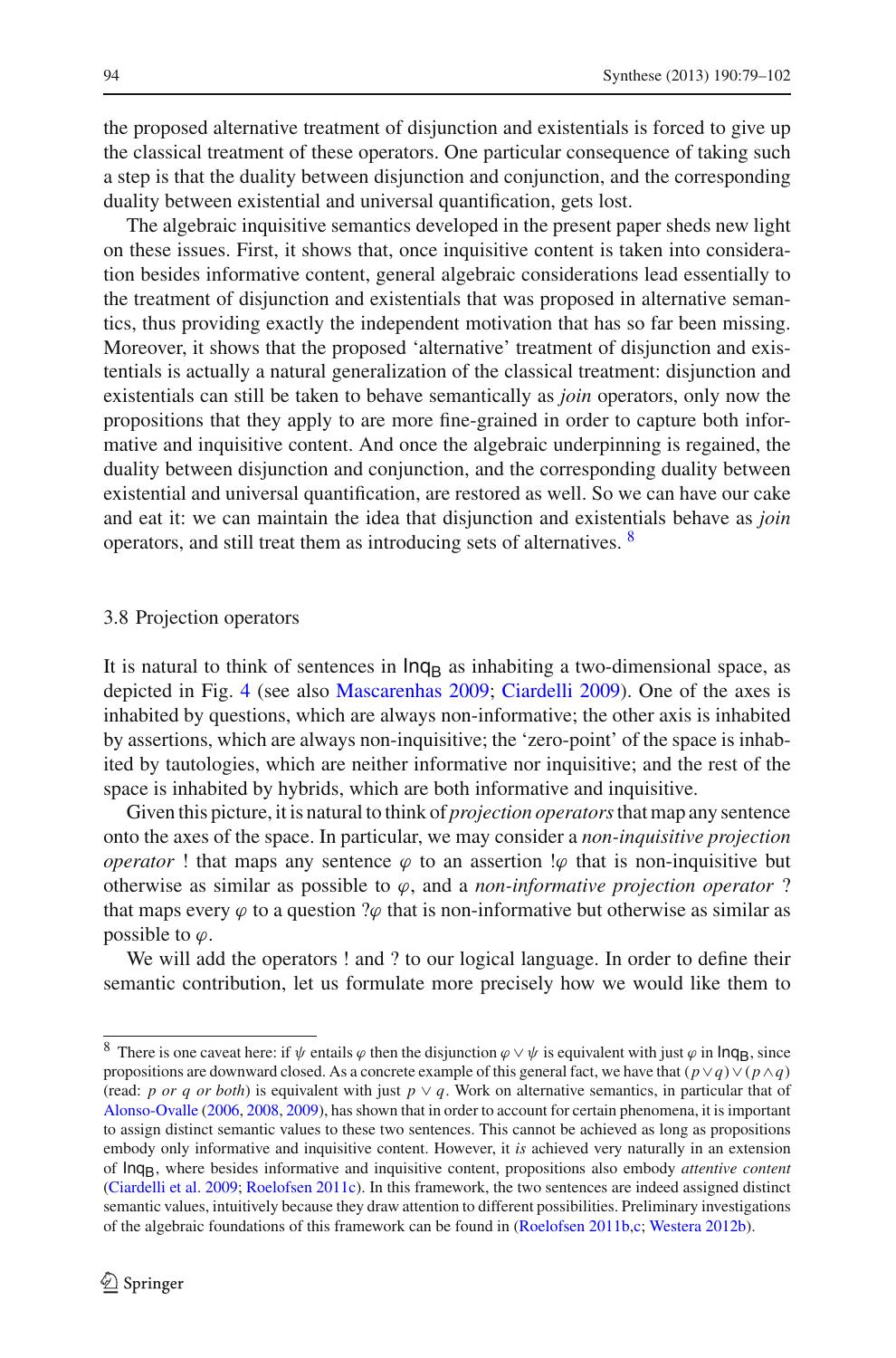<span id="page-17-0"></span>

behave. First consider !, the non-inquisitive projection operator. We would like this operator to behave in such a way that for any  $\varphi$ :

- 1.  $\varphi$  is non-inquisitive;
- 2. info(! $\varphi$ ) = info( $\varphi$ ), i.e., ! $\varphi$  preserves the informative content of  $\varphi$

The following 'representation theorem' shows that these requirements uniquely deter-mine how ! should be defined. [9](#page-17-1)

**Theorem 2** (Representation theorem for non-inquisitive projection)*. The noninquisitive projection operator* ! *meets the above requirements if and only if it is defined as follows:*

$$
[!\varphi] := \wp(\mathsf{info}(\varphi))
$$

*Proof* First, we show that !, as defined here, satisfies the requirements. Notice that  $\text{info}(\phi) = \bigcup [\phi] = \text{info}(\phi)$ . So the second requirement is fulfilled. And since  $\mathsf{info}(\varphi) \in [\varphi]$ , the first requirement is fulfilled as well.

Now let us show that any operator that meets the given requirements must behave exactly as ! does. Let  $\nabla$  be an operator that meets the given requirements. Then, for every  $\varphi$ ,  $\nabla \varphi$  must be non-inquisitive. That is,  $[\nabla \varphi] = \varphi$  (info $(\nabla \varphi)$ ). But we must also have that  $\text{info}(\nabla \varphi) = \text{info}(\varphi)$ , which means that  $[\nabla \varphi] = \varphi(\text{info}(\varphi)) = [\varphi]$ . So  $\nabla$ must indeed behave exactly as ! does.

Now let us consider ?, the non-informative projection operator. Clearly, we always want ? $\varphi$  to be non-informative. But what else do we want? We cannot demand that ? $\varphi$ is always just as inquisitive as  $\varphi$  itself, i.e. that  $[? \varphi]$  and  $[\varphi]$  are always settled by exactly the same pieces of information. After all, if we enforced this requirement,  $\partial \varphi$  would simply have to be equivalent to  $\varphi$ . There is, however, a natural way to weaken this requirement. In order to do so, we should not only consider the pieces of information that settle  $[\varphi]$ , but rather more generally the pieces of information that *decide* on  $[\varphi]$ .

<span id="page-17-1"></span><sup>&</sup>lt;sup>9</sup> In general, a representation theorem is a theorem that states that every abstract structure with certain properties must be isomorphic to some specific concrete structure. Our representation theorem states that in order to satisfy the above requirements, the non-inquisitive projection operator must be defined in a certain way.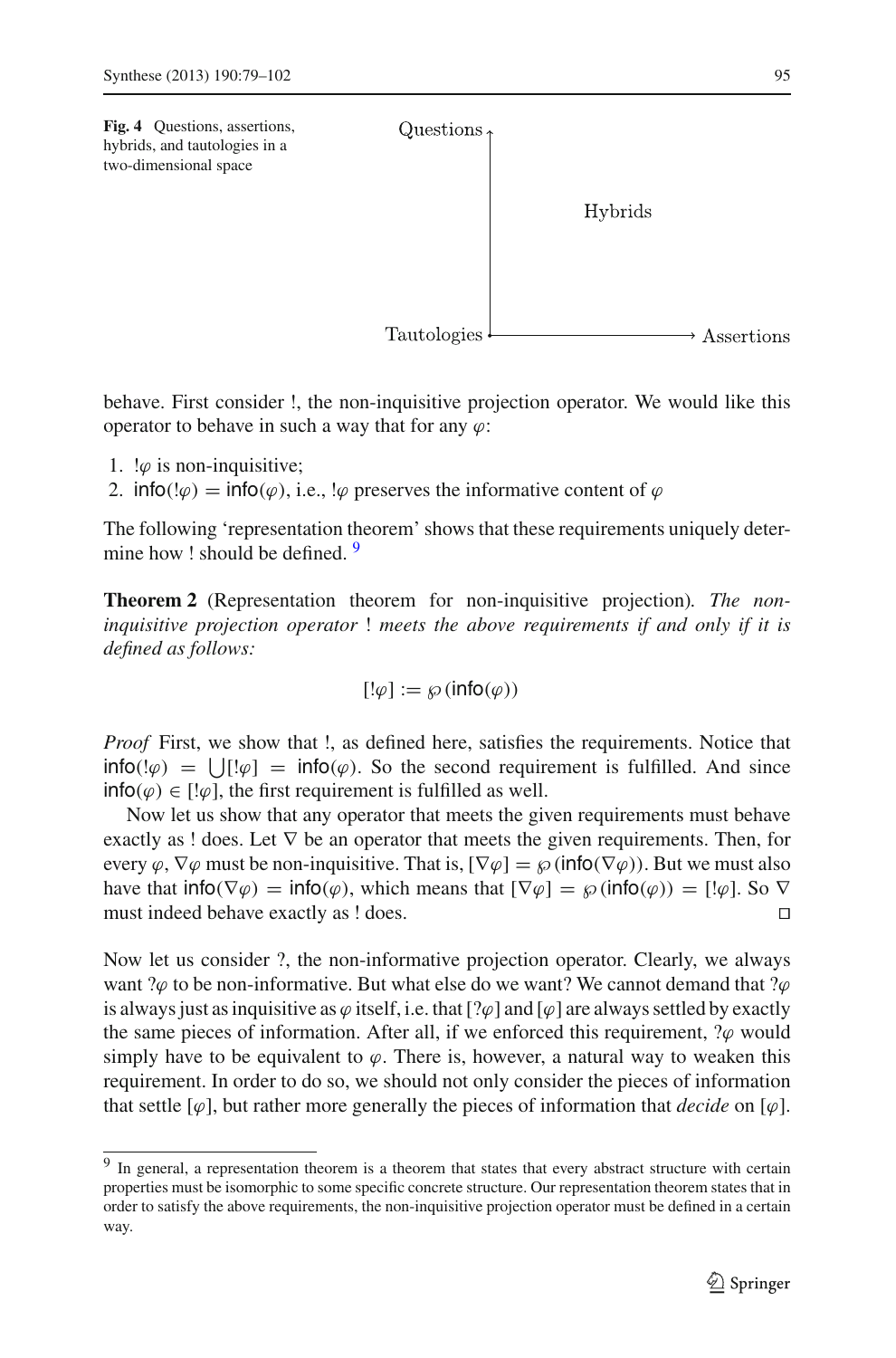**Definition 12** (Contradicting and deciding on a proposition). Let  $\beta$  be a piece of information, and  $\lceil \varphi \rceil$  a proposition. Then:

- $\beta$  contradicts  $[\varphi]$  iff  $\beta \cap \bigcup [\varphi] = \emptyset$
- β decides on [ $\varphi$ ] iff it settles [ $\varphi$ ] or contradicts [ $\varphi$ ]
- $D(\varphi)$  denotes the set of all pieces of information that decide on  $\lceil \varphi \rceil$

Now we are ready to formulate the requirements for ?. Namely, we want ? to behave in such a way that for every  $\varphi$ :

- 1.  $\%$  is non-informative
- 2.  $D(?\varphi) = D(\varphi)$

Again, these requirements uniquely determine how ? should be defined.

**Theorem 3** (Representation theorem for non-informative projection)*. The noninformative projection operator satisfies the above requirements if and only if it is defined as follows:*

$$
[?\varphi]:= \mathsf{D}(\varphi)
$$

*That is,* [? $\varphi$ ] *consists of all possibilities that decide on* [ $\varphi$ ].

*Proof* First let us check that, given this definition, ? satisfies the given requirements. First, we always have that  $\bigcup [? \varphi] = W$ , which means that  $? \varphi$  is never informative. Moreover, if  $\beta$  is a piece of information that decides on [ $\varphi$ ] then it clearly settles, and therefore decides on [? $\varphi$ ]. Vice versa, if  $\beta$  decides on [? $\varphi$ ] then, since there are no possibilities that are disjoint from  $\bigcup [? \varphi]$ ,  $\beta$  must actually settle  $[? \varphi]$  and therefore be included in [? $\varphi$ ]. And this means, given how [? $\varphi$ ] is defined, that  $\beta$  must decide on  $[\varphi]$ . So ? indeed meets the given requirements.

Now let us show that any operator that satisfies the given requirements must behave exactly as ? does. Let  $\Delta$  be an operator that satisfies the requirements. Then, for every  $\varphi$ ,  $\Delta \varphi$  must be non-informative, which means that info( $\Delta \varphi$ ) = W. Moreover, we must have that  $D(\Delta \varphi) = D(\varphi)$ . Given that  $\text{info}(\Delta \varphi) = W$ , there cannot be any possibilities that are disjoint from  $\bigcup [\Delta \varphi]$ . Thus,  $D(\Delta \varphi)$  amounts to  $[\Delta \varphi]$ . But then  $[\Delta \varphi]$  must be identical to  $D(\varphi)$ , which is  $[? \varphi]$ . So  $\Delta$  must indeed behave exactly as ? does.  $\square$ 

Now, if  $[! \varphi]$  is defined as  $\varphi$  (info( $\varphi$ )), and  $[? \varphi]$  as  $D(\varphi)$ , then the semantic behavior of these operators can actually be characterized in terms of our basic algebraic operations.

Fact 11 (Projection in terms of basic algebraic operations).

 $-[!\varphi] = ([\varphi]^*)^*$  $-[?\varphi] = [\varphi] \cup [\varphi]^*$ 

This also means that the projection operators can actually be expressed in terms of the basic connectives in our logical language. <sup>[10](#page-18-0)</sup>

<span id="page-18-0"></span><sup>&</sup>lt;sup>10</sup> We use ≡ here to denote equivalence, i.e.,  $\varphi \equiv \psi$  iff  $[\varphi] = [\psi]$ .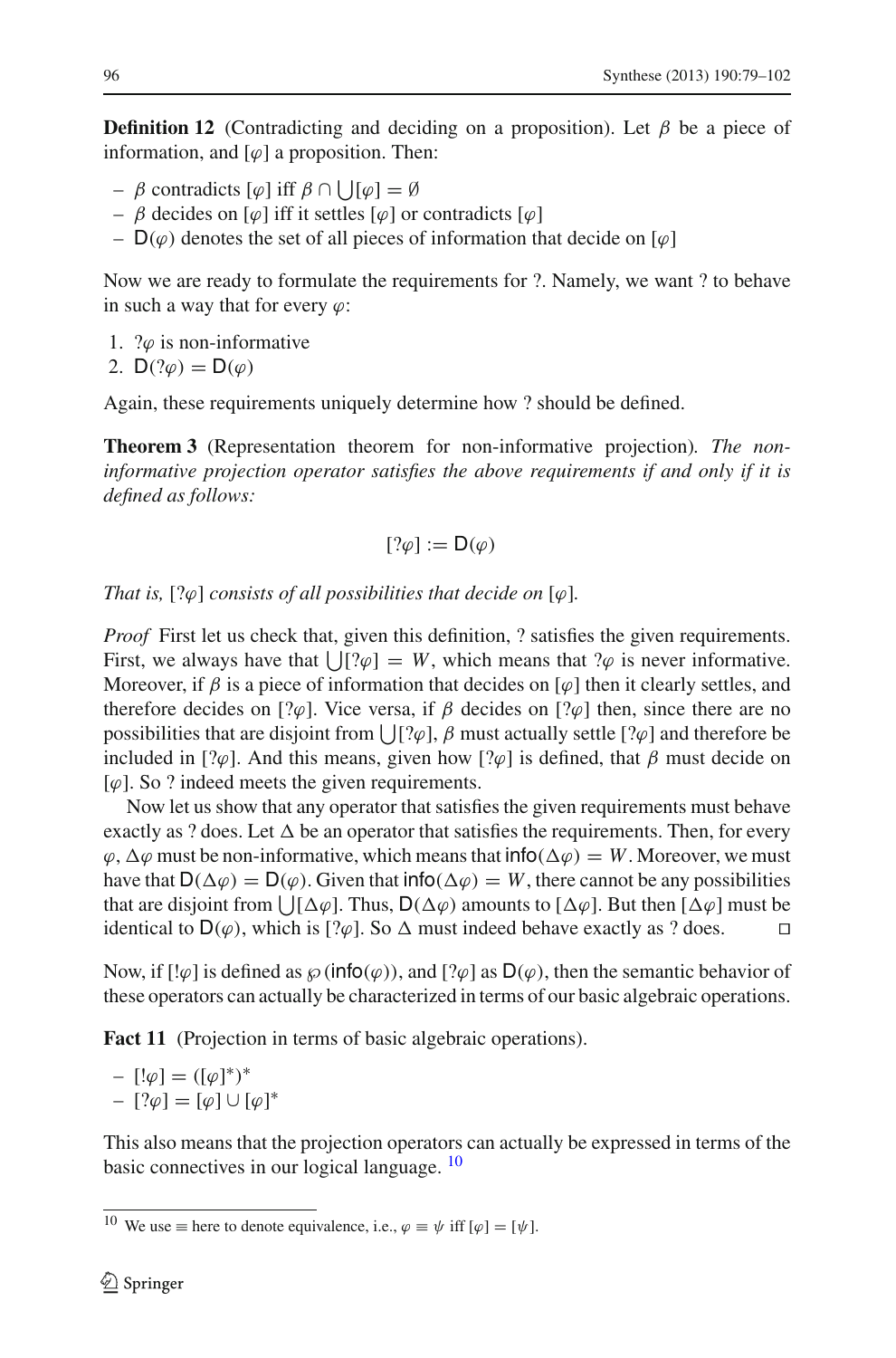Fact 12 (Projection operators in terms of basic connectives).

$$
- \ \vdots \varphi \equiv \neg \neg \varphi
$$

$$
- \ ?\varphi \equiv \varphi \lor \neg \varphi
$$

Thus, rather than adding ! and ? as primitive logical constants to our language, we can simply introduce ! $\varphi$  as an abbreviation of  $\neg\neg\varphi$  and ? $\varphi$  as an abbreviation of  $\varphi \lor \neg\varphi$ . The logic that the system gives rise to is then fully determined by the behavior of our basic connectives, and in proving things about the system, we never need to consider ! and ? explicitly.

This is in fact exactly how  $\varphi$  and  $\varphi$  were defined in [\(Groenendijk and Roelofsen](#page-24-2) [2009;](#page-24-2) [Ciardelli 2009;](#page-23-0) [Ciardelli and Roelofsen 2011](#page-24-3)), i.e., as abbreviations of  $\neg\neg\varphi$ and  $\varphi \vee \neg \varphi$ . So again, our considerations in this section have not really led to a new treatment of projection operators, but rather to a more solid foundation for the existing treatment. [11](#page-19-0)

Having established the connection between our characterization of the projection operators and the way they were defined in earlier work, we can immediately import a number of results. We mention here only the two most significant ones. First, there is a close correspondence between the projection operators and the semantic categories of questions and assertions.

Fact 13 (Projection operators and semantic categories).

- $\varphi$  is an assertion iff  $\varphi \equiv \varphi$
- $\varphi$  is a question iff  $\varphi \equiv ?\varphi$

Second, a sentence  $\varphi$  is always equivalent to the conjunction of its two projections, ? $\varphi$  and ! $\varphi$ .

**Fact 14** (Division).  $\varphi \equiv ?\varphi \wedge !\varphi$ 

The results obtained in this section are summarized visually in Fig. [5.](#page-20-0) Every hybrid sentence  $\varphi$  has a projection onto the horizontal axis,  $\varphi$ , and a projection onto the vertical axis,  $\varphi$ . The former is always an assertion, the latter is always a question, and the conjunction of the two is always equivalent with  $\varphi$  itself.

In our view, these results are significant for the semantic analysis of declarative and interrogative *complementizers* in natural language. Just as it is to be expected that natural languages generally have connectives that behave semantically as *join*, *meet*, and *pseudo-complement* operators, it is also to be expected that natural languages generally have complementizers that behave semantically as non-informative or noninquisitive projection operators, or combinations thereof.  $^{12}$  $^{12}$  $^{12}$ 

<span id="page-19-0"></span><sup>11</sup> Our considerations here can also be seen as providing motivation for the *existential closure* operator in alternative semantics (see the references given above), which behaves essentially in the same way as our non-inquisitive projection operator.

<span id="page-19-1"></span><sup>12</sup> In English, we can think of the words*that* and *whether* as realizing declarative and interrogative complementizers, respectively, in embedded clauses (e.g., *John knows that/whether Mary is coming*). Even though these words do not occur in unembedded clauses, it is commonly assumed that the syntactic representations of unembedded clauses also involve complementizers. This assumption is also commonly made for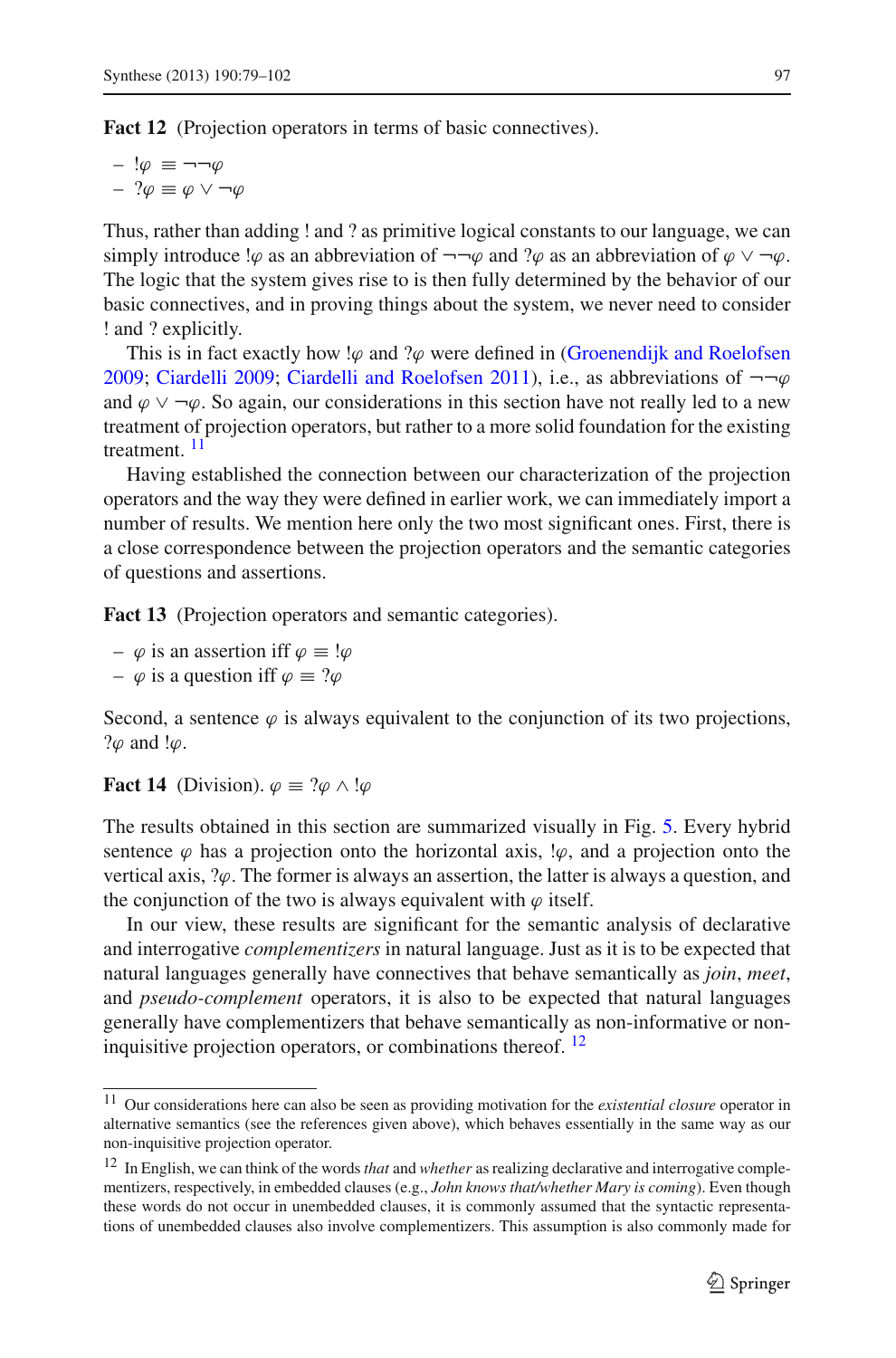<span id="page-20-0"></span>

It is interesting to note in this regard that the non-informative projection operator, ?, which turns every sentence in our logical language into a question and would therefore naturally be associated with interrogative complementizers in natural languages, is closely related to disjunction and existential quantification. Namely, [?ϕ] is the *join* of  $[\varphi]$  and  $[\varphi]^*$ , and the join operation, also associated with disjunction and existential quantification, is the essential source of inquisitiveness in  $\text{Inq}_B$ . This fact may provide the basis for an explanation of the well-known observation that in many languages, question markers are homophonous with words for disjunction and/or indefinites (e.g., Japanese *ka*) (see [Jayaseelan 2001](#page-24-21), [2008](#page-24-22); [Bhat 2005;](#page-23-9) [Haida 2007;](#page-24-23) [AnderBois 2011,](#page-23-10) [2012,](#page-23-11) among others).

#### 3.9 Maximal possibilities and compliance

Before concluding, we would like to briefly come back to the difference between the notion of a proposition in  $\text{Inq}_B$  and the one assumed in most previous work on the support-based system (see footnote [5\)](#page-13-0).

As mentioned, the proposition expressed by a sentence  $\varphi$  in  $\text{Inq}_{\mathsf{B}}$  coincides precisely with the set of all states that support  $\varphi$ . However, in the support-based system the proposition expressed by  $\varphi$  is usually defined as the set of *maximal* states supporting  $\varphi$ , i.e., the set of states that support  $\varphi$  and are not contained in any other state supporting  $\varphi$ . We will use  $\llbracket \varphi \rrbracket$  to denote this set of maximal supporting states.

Now, if we restrict our attention to  $L<sub>P</sub>$ , it can in fact be shown that a sentence  $\varphi$ is supported by a state *s* if and only if *s* is contained in a maximal state supporting  $\varphi$ (see [Ciardelli and Roelofsen 2011](#page-24-3), p. 59).

Footnote 12 continued

*wh*-interrogatives, which, in English, do not exhibit overt complementizers even if they are embedded. In many other languages, complementizers are realized more overtly. It seems plausible to treat the declarative complementizer in English (*that*) as !, the *wh*-interrogative complementizer as ?, and the polar interrogative complementizer (*whether*) as ?!. A detailed examination of this linguistic analysis is beyond the scope of this paper. Importantly, however, note that the framework developed here also allows us to formulate alternative analyses. The framework does not make any direct predictions about the semantic behavior of any specific construction in any specific natural language. It mainly offers the logical tools that are necessary to formulate such analyses, and gives rise to the expectation that, in general, natural languages will have ways to express the basic algebraic operations and the basic projection operations on propositions.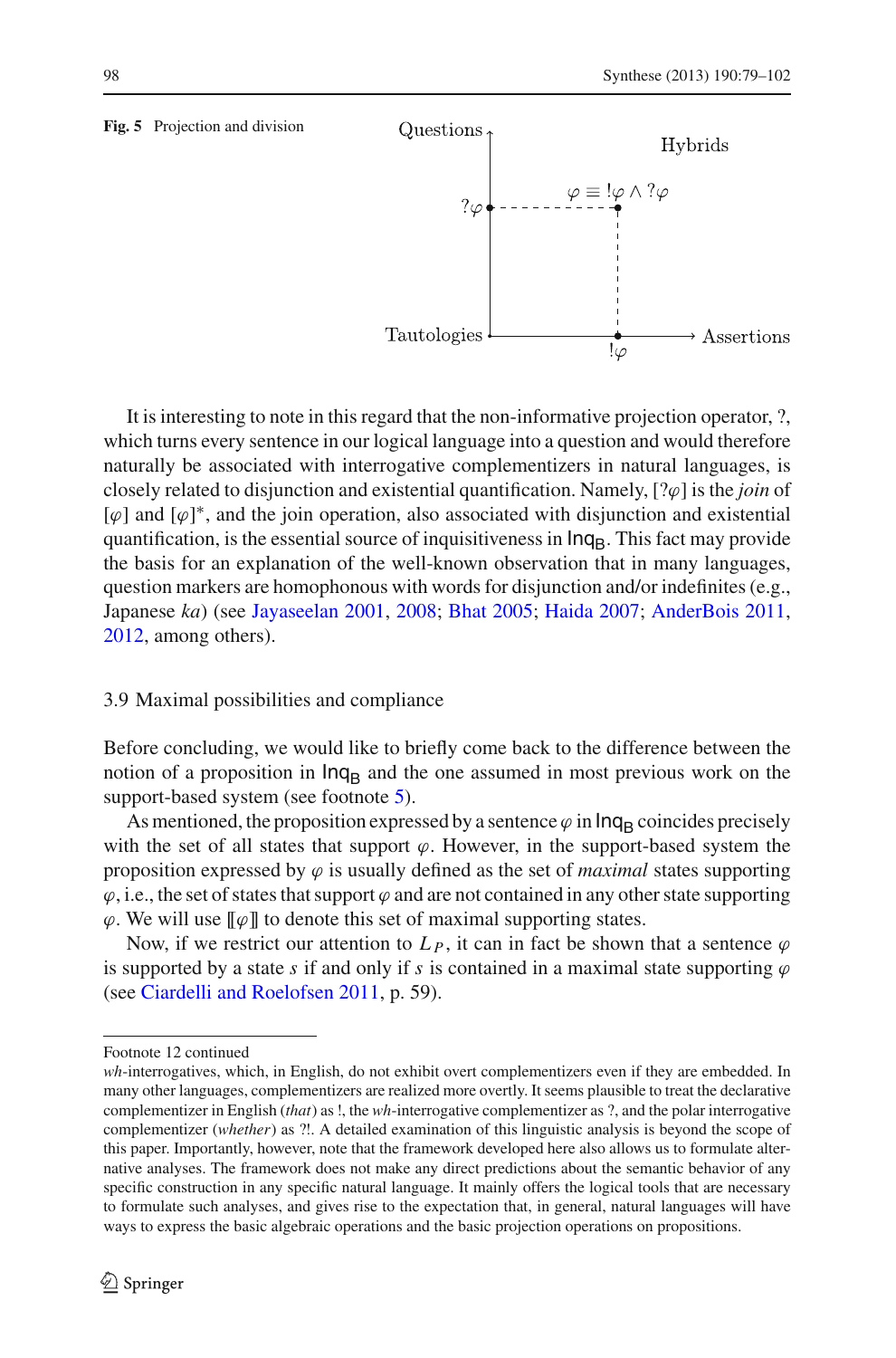**Fact 15** (Support and maximal supporting states for  $L_p$ ). For any sentence  $\varphi \in L_p$ and any state *s*:

$$
s \models \varphi \iff s \subseteq \alpha \text{ for some } \alpha \in [\![\varphi]\!]
$$

This means that, for any  $\varphi \in L_P$ ,  $[\varphi]$  can be fully recovered from  $[\varphi]$ , simply by taking its downward closure. Clearly,  $[\![\varphi]\!]$  can also always be obtained from  $[\varphi]$ , by taking maximal elements. So at first sight there does not seem to be any reason to prefer one notion over the other.

However, there is a specific reason why  $\llbracket \varphi \rrbracket$  is usually adopted in the support-based system, rather than  $[\varphi]$ . Namely, one of the main logical pragmatic notions that the semantics [is](#page-24-2) [intended](#page-24-2) [to](#page-24-2) [give](#page-24-2) [rise](#page-24-2) [to,](#page-24-2) [i.e.,](#page-24-2) [the](#page-24-2) [notion](#page-24-2) [of](#page-24-2) *compliance* (Groenendijk and Roelofsen [2009\)](#page-24-2), makes crucial reference to maximal supporting states and is therefore more straightforwardly characterized in terms of  $\llbracket \varphi \rrbracket$  than in terms of  $\llbracket \varphi \rrbracket$ . Compliance is a strict notion of logical relatedness. For instance,  $p$  is a compliant response to  $?p$ , but  $p \wedge q$  is not, because q contributes information that is logically unrelated to ?*p*. Maximal supporting states play an important role in characterizing compliance because they correspond to pieces of information that are *just* sufficient to settle the given proposition, i.e., they settle the proposition without providing additional, possibly redundant and logically unrelated information (see [Groenendijk and Roelofsen 2009](#page-24-2)).

Thus, if we want to characterize such a notion of compliance, there indeed seems to be a good reason to focus on maximal supporting states, and in the propositional setting this is unproblematic (although taking the proposition expressed by a sentence to consist of all supporting states, as in  $Inq_B$ , does of course not prevent us from characterizing compliance, it just makes it slightly less straightforward).

However, it has been shown in great detail by [Ciardelli](#page-23-0) [\(2009,](#page-23-0) [2010](#page-23-12)) that if we move to the first-order setting, compliance can no longer be defined in terms of maximal supporting states; in fact, in the first-order setting compliance cannot be defined in terms of support at all. Ciardelli's argument starts with the following example.

*Example 1* (The boundedness formula). Consider a first-order language which has a unary predicate symbol  $P$ , a binary function symbol  $+$ , and the set  $\mathbb N$  of natural numbers as its individual constants. Suppose that our logical space consist of firstorder models  $M = \langle D, I \rangle$ , where  $D = \mathbb{N}$ , *I* maps every  $n \in \mathbb{N}$  to the corresponding  $n \in D$ , and  $+$  is interpreted as addition. So the only difference between the models in our logical space is the way in which they interpret *P*. Let  $x \leq y$  abbreviate  $\exists z(x + z = y)$ , let  $B(x)$  abbreviate  $\forall y(P(y) \rightarrow y \leq x)$ , and for every  $n \in \mathbb{N}$ , let *B*(*n*) abbreviate  $\forall y(P(y) \rightarrow y \leq n)$ . Intuitively, *B*(*n*) says that *n* is greater than or equal to any number in *P*. In other words, *B*(*n*) says that *n* is an *upper bound* for *P*.

A state *s* supports a formula  $B(n)$ , for some  $n \in \mathbb{N}$ , iff  $B(n)$  is true in every model in *s*, that is, iff *n* is an upper bound for *P* in every *M* in *s*. Now consider the formula ∃*x*.*B*(*x*), which intuitively says that there is an upper bound for *P*. This formula, which Ciardelli refers to as the *boundedness formula*, does not have a maximal supporting state. To see this, let *s* be an arbitrary state supporting  $\exists x . B(x)$ . Then there must be a number  $n \in \mathbb{N}$  such that *s* supports  $B(n)$ , i.e.,  $B(n)$  must be true in all models in *s*. Now let *M'* be the model in which *P* denotes the singleton set  $\{n + 1\}$ . Then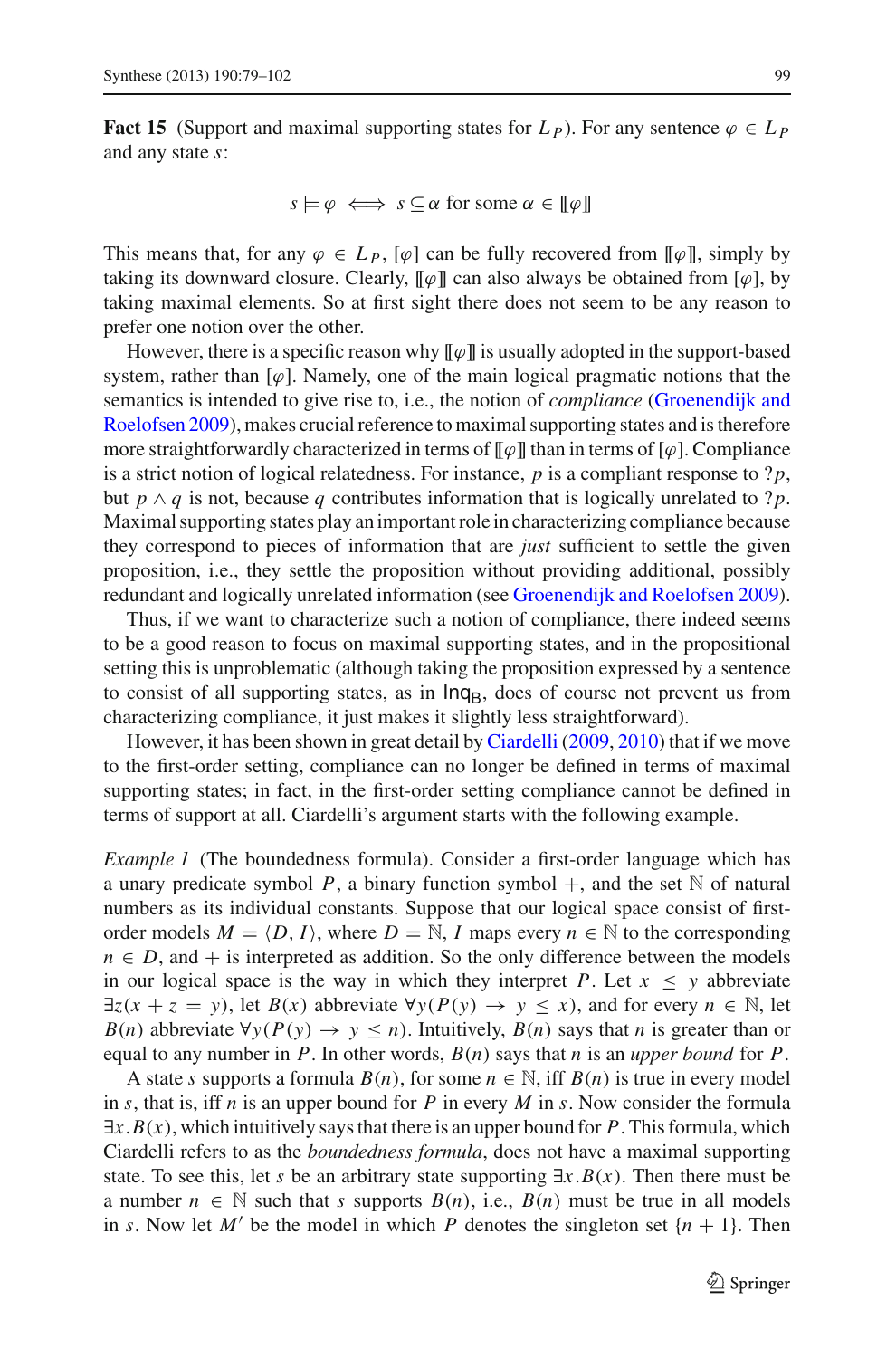$M'$  cannot be in *s*, because it does not make  $B(n)$  true. Thus, the state  $s'$  which is obtained from *s* by adding  $M'$  to it is a proper superset of *s* itself. However,  $s'$  clearly supports  $B(n+1)$ , and therefore also still supports  $\exists x . B(x)$ . This shows that any state supporting  $\exists x . B(x)$  can be extended to a larger state which still supports  $\exists x . B(x)$ , and therefore no state supporting  $\exists x. B(x)$  can be maximal.

This example shows that a general notion of compliance, that applies both in the propositional setting and in the first-order setting, should *not* make reference to maximal supporting states. Such a notion would give undesirable results for the boundedness formula and other cases where there are no maximal supporting states. Intuitively, this is because in these cases there are no pieces of information that provide *exactly* enough information to settle the given proposition. For every piece of information that settles the proposition, we can find a weaker piece of information that still settles the proposition. This means that maximal supporting states do not form a suitable basis for a general notion of compliance.

Ciardelli goes on to argue that a satisfactory notion of compliance can in fact not be defined in terms of support at all. This argument is based on the following example.

*Example 2* (The positive boundedness formula). Consider the following variant of the boundedness formula:  $\exists x (x \neq 0 \land B(x))$ . This formula says that there is a *positive* upper bound for *P*. Intuitively, it differs from the ordinary boundedness formula in that it does not license "Yes, zero is an upper bound for *P*" as a compliant response. However, in terms of support,  $\exists x(x \neq 0 \land B(x))$  and  $\exists x.B(x)$  are entirely equivalent. Thus, support is not fine-grained enough to capture the intuition that these formulas do not license the same range of compliant responses.

This argument is relevant here, because it brings to light an important limitation of the support-based system, and therefore also of  $\text{Inq}_B$ . The system does what it was meant to do, i.e., it provides a notion of meaning that embodies both informative and inquisitive content in a satisfactory way (also in the case of the boundedness formulas). However, this notion of meaning is not fine-grained enough to provide the basis for an adequate notion of compliance.

There have been several attempts to overcome this limitation (see, e.g., [Ciardelli](#page-23-0) [2009,](#page-23-0) [2010;](#page-23-12) [Westera 2012a;](#page-24-24) [Ciardelli et al. 2013b](#page-24-25)). However, none of these attempts have so far been entirely conclusive. We hope that the algebraic approach developed here will shed new light on this issue as well. In principle, we could start out with a notion of meaning that is even richer than the one adopted here. Once we have a clear intuitive understanding of such a notion of meaning, and a suitable notion of entailment, we can follow essentially the same line of thought that has been pursued here to arrive at a system that adequately deals with compliance and possibly other aspects of meaning that are beyond the reach of  $\text{Inq}_B$ . Initial work in this direction has been pursued in [\(Roelofsen 2011b](#page-24-19)) and [\(Westera 2012b\)](#page-24-20).

#### <span id="page-22-0"></span>**4 Conclusion**

In this paper we developed and investigated a framework for the semantic treatment of informative and inquisitive content, driven entirely by algebraic considerations. We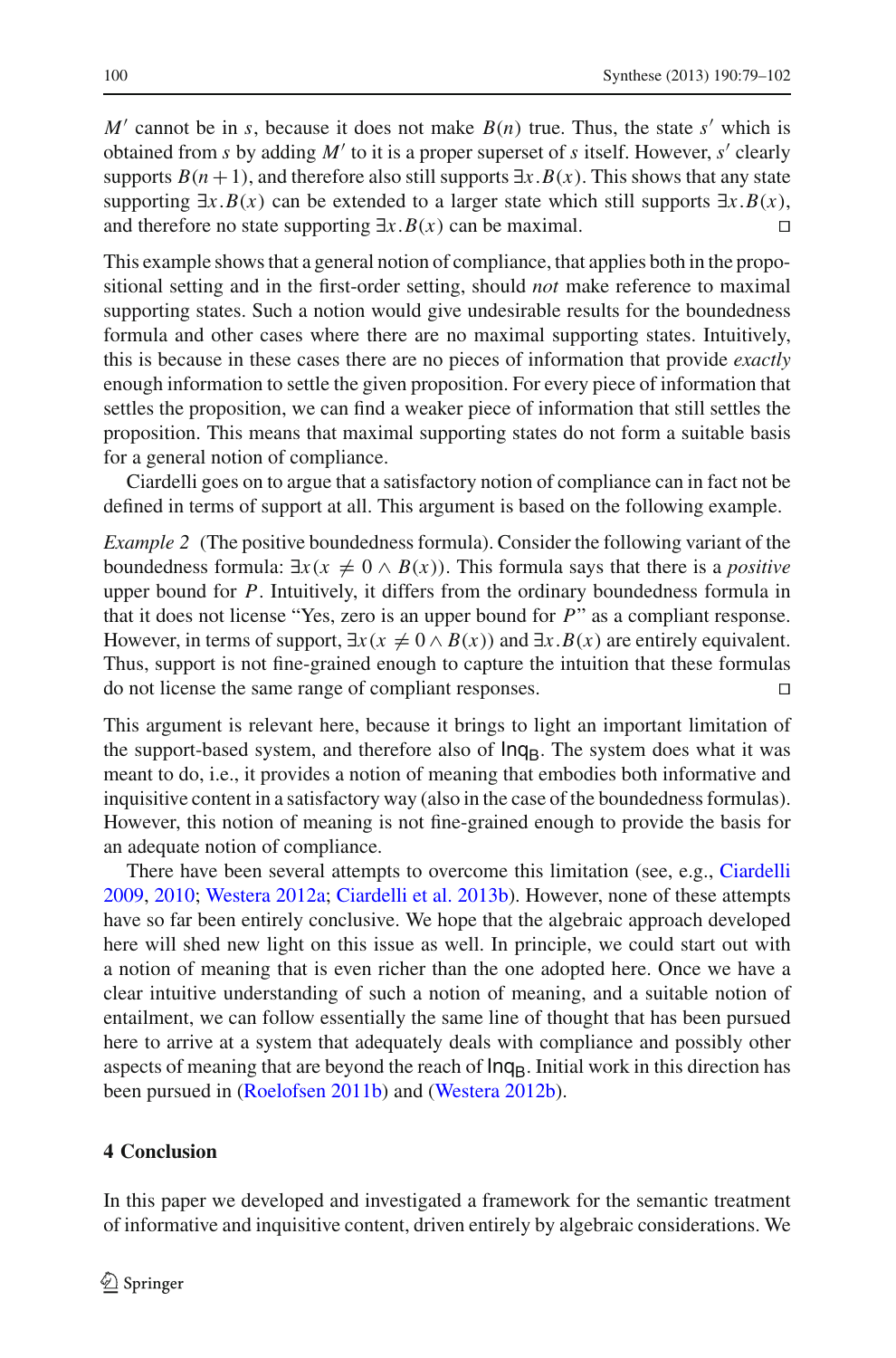proposed to define propositions as non-empty, downward closed sets of possibilities, and we showed that entailment can simply be defined as inclusion in this case, suitably capturing when one proposition is at least as informative and inquisitive as another. We showed that this entailment order gives rise to a complete Heyting algebra, with *meet*, *join*, and *relative pseudo-complement* operators. Just as in classical logic, these semantic operators were then associated with the logical constants in a first-order language.

We found that the resulting system essentially coincides with the simplest and most well-understood existing implemenation of*inquisitive semantics*, and that its treatment of disjunction and existentials also concurs with that of *alternative semantics*. Thus, our algebraic considerations did not lead to a wholly new semantics, but rather to a more solid foundation for some of the existing systems. In future work, we hope to extend the approach to obtain an even more fine-grained framework, where propositions do not only embody informative and inquisitive content, but also further aspects of meaning.

**Acknowledgments** First and foremost, I am very grateful to Ivano Ciardelli, Donka Farkas, Jeroen Groenendijk, and Matthijs Westera for our intensive collaboration on inquisitive semantics over the past few years. I am also very grateful to Gaëlle Fontaine, Bruno Jacinto, Theo Janssen, Morgan Mameni, Greg Restall, and Balder ten Cate for discussion of the ideas presented here, and to the anonymous reviewers of this paper, as well as its predecessor (Roelofsen [2011a](#page-24-26)), for very useful and constructive feedback. The research reported here was made possible through financial support from the Netherlands Organization for Scientific Research (NWO), which is gratefully acknowledged.

**Open Access** This article is distributed under the terms of the Creative Commons Attribution License which permits any use, distribution, and reproduction in any medium, provided the original author(s) and the source are credited.

#### **References**

- <span id="page-23-4"></span>Aloni, M. (2007a). Free choice and exhaustification: An account of subtrigging effects. In: *Proceedings of Sinn und Bedeutung*, (pp. 16–30).
- <span id="page-23-5"></span>Aloni, M. (2007b). Free choice, modals and imperatives. *Natural Language Semantics*, *15*, 65–94.
- <span id="page-23-1"></span>Alonso-Ovalle, L. (2006). *Disjunction in alternative semantics*. Ph.D. thesis, University of Massachusetts, Amherst.
- <span id="page-23-2"></span>Alonso-Ovalle, L. (2008). Innocent exclusion in an alternative semantics. *Natural Language Semantics*, *16*, 115–128.
- <span id="page-23-3"></span>Alonso-Ovalle, L. (2009). Counterfactuals, correlatives, and disjunction. *Linguistics and Philosophy*, *32*, 207–244.
- <span id="page-23-10"></span>AnderBois, S. (2011). *Issues and alternatives*. Ph.D. thesis, University of California Santa Cruz.
- <span id="page-23-11"></span>AnderBois, S. (2012). Focus and uninformativity in Yukatek Maya questions. *Natural Language Semantics*, *20*, 349–390.
- <span id="page-23-9"></span>Bhat, D. (2005). *Pronouns*. Oxford: Oxford University Press.
- <span id="page-23-7"></span>Ciardelli, I. (2008). *A generalized inquisitive semantics*. Term Paper, University of Amsterdam.
- <span id="page-23-0"></span>Ciardelli, I. (2009). *Inquisitive semantics and intermediate logics*. Master Thesis, University of Amsterdam.
- <span id="page-23-12"></span>Ciardelli, I. (2010). A first-order inquisitive semantics. In M. Aloni, H. Bastiaanse, T. de Jager, & K. Schulz (Eds.), *Logic, language, and meaning: Selected papers from the seventeenth Amsterdam colloquium*. Springer.
- <span id="page-23-8"></span>Ciardelli, I., Groenendijk, J., & Roelofsen, F. (2009). Attention! might in inquisitive semantics. In S. Ito & E. Cormany (Eds.), *Proceedings of semantics and Linguistic Theory (SALT XIX)*. CLC Publications.
- <span id="page-23-6"></span>Ciardelli, I., Groenendijk, J., & Roelofsen, F. (2013a). Inquisitive semantics: A new notion of meaning. Forthcoming in *Language and Linguistics Compass*.